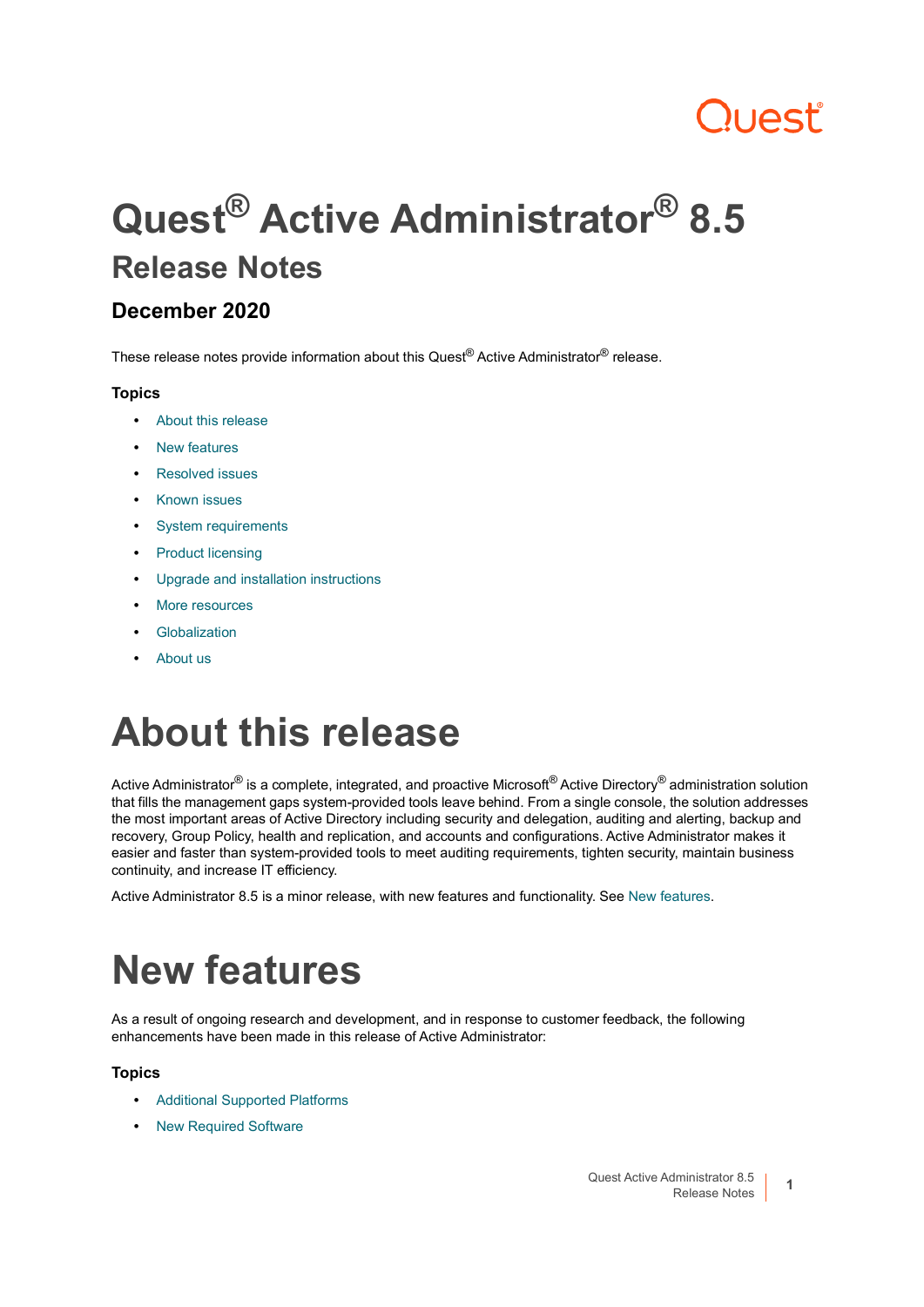- **•** [Active Directory Health enhancements](#page-2-2)
- **•** [Active Directory Health enhancements](#page-2-2)
- **•** [Web console enhancements](#page-2-3)
- **•** [Other enhancements](#page-3-0)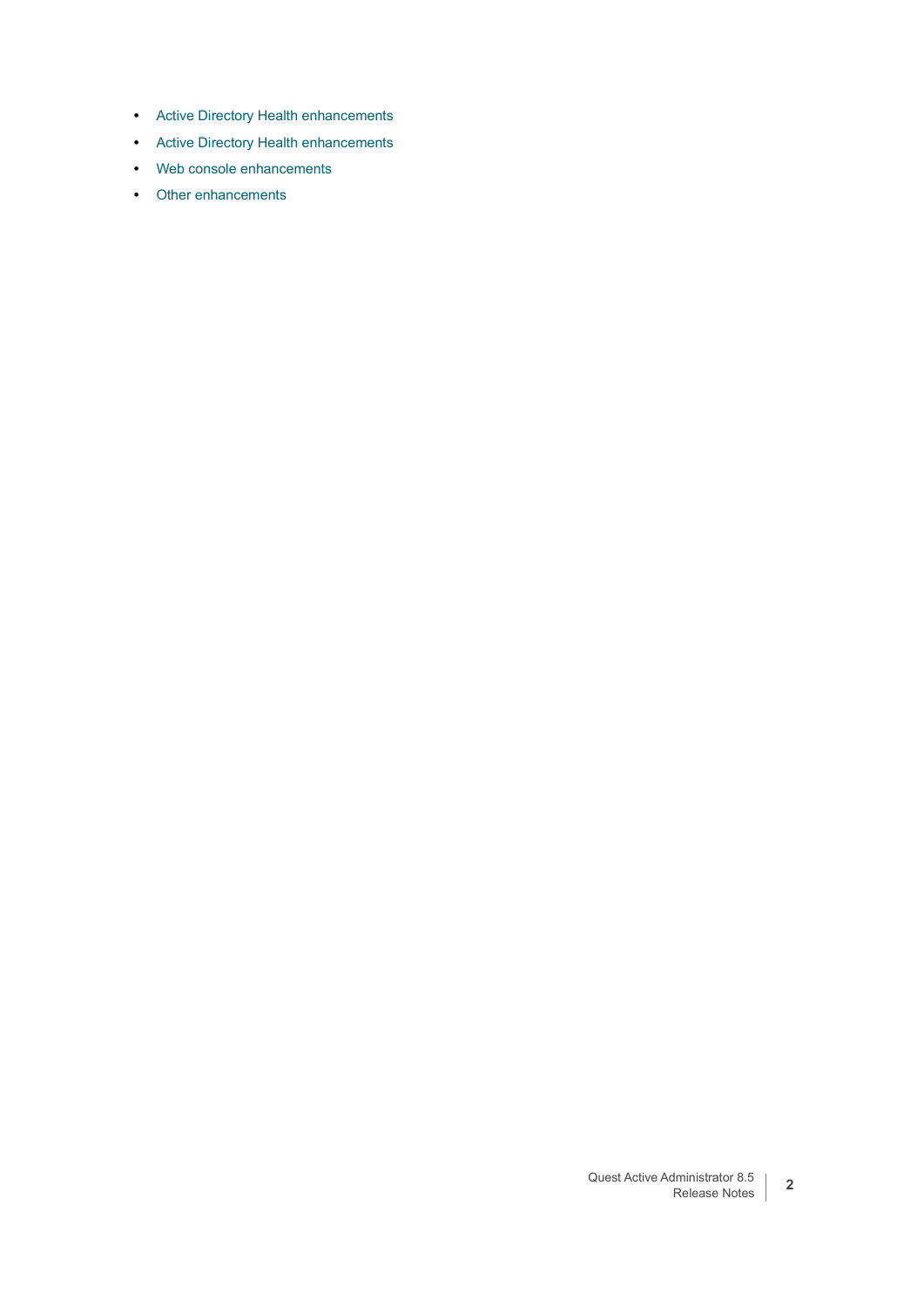## <span id="page-2-0"></span>**Additional Supported Platforms**

The following platforms are now supported in Active Administrator.

- **•** Windows Defender Credential Guard
	- **NOTE:** Active Administrator can run in environments that have Windows Defender Credential Guard i l enabled. Due to compatibility issues with the Autorun utility, Active Administrator must be installed manually using the Active Administrator 8.5 Server.MSI file found with the installation CD or download package.

## <span id="page-2-1"></span>**New Required Software**

The following software is required for Active Administrator 8.5.

**•** Microsoft® .NET Framework 4.7.2

## <span id="page-2-2"></span>**Active Directory Health enhancements**

## **New Options**

**• Create Notification**

Create a notification in which the selected alert should be included. Select **Active Directory Health | Alerts | Create Notification**.

**• Add to Notification**

Set the notifications in which the selected alert should be included. Select **Active Directory Health | Alerts | Add to Notification**.

**• Add Windows Event Log Alerts**

Select the event logs for which an alert should be generated. Select **Active Directory Health | Agents | Monitored Domain Controllers | Settings | Domain Controller | Event Log**.

**• Manually install Active Directory Health Analyzer agents**

Install the Active Directory Health Analyzer agents into a pool or onto domain controllers manually. Copy **C:\Program Files\Quest\ActivAdministrator\Server\SLAgent\DAAgent** to **C:\Windows** and use **Setup.exe -help** to see the usage details of the available parameters.

## <span id="page-2-3"></span>**Web console enhancements**

## **New Options**

**• Display Active Alert Details**

Selecting an active alert now displays the details of that alert below the list of alerts. Select **Active Directory Health Dashboard | Active Alerts.**

**• Purge Health Check History**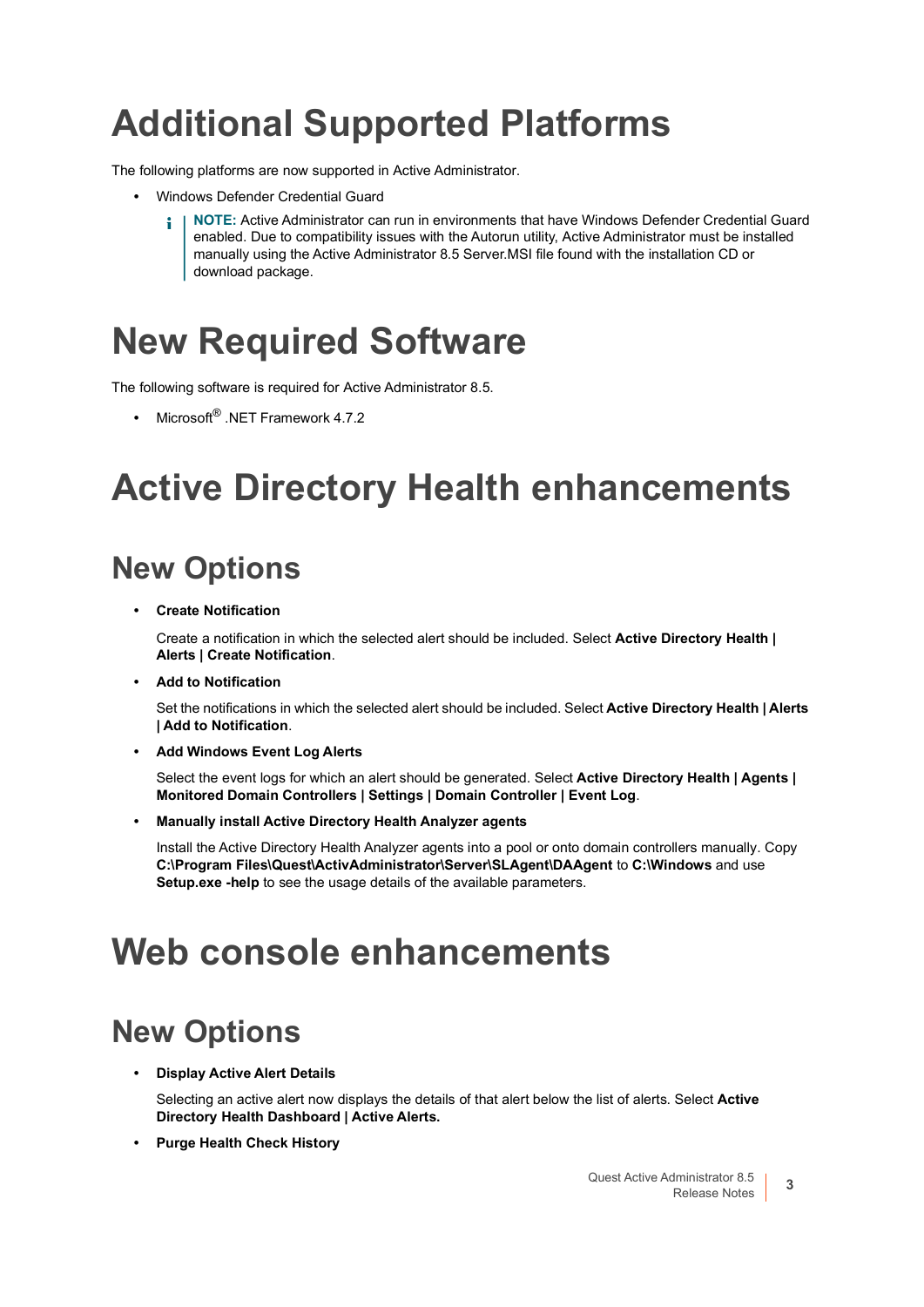Added the ability to purge Active Directory Health Check history that is older than a specified number of days. Select **Monitor | Active Directory Health Check | Purge Health Check History**.

### **New Reports**

#### **• Authentications - Average Number of Kerberos and NTLM Requests for Authentication by DC Hourly or Daily**

This report displays the average number of Kerberos and Windows NT LAN Manager (NTLM) authentication requests being processed per test for a given domain controller and time period. All dates are in Coordinated Universal Time (UTC). **Report | Active Directory Health | Authentications - Average Number of Kerberos and NTLM Requests for Authentication by DC Hourly or Daily**.

#### **• Directory Changes Report**

This report displays the average number of directory change requests being processed for a given domain controller and time period. All dates are in Coordinated Universal Time (UTC). Select **Report | Active Directory Health | Directory Changes Report**.

#### **• DNS Query Time Report**

This report displays the responsiveness of the DNS servers used by the domain controllers. Select **Report | Active Directory Health | DNS Query Time Report**.

### **• Object Type Summary**

This report shows the count of the objects by type in specified Active Directory path. Select **Report | Security | Object Type Summary**.

#### **• Page Faults - Top N DCs**

This report displays the Top N domain controllers that have the biggest average number of pages faulted per second in the specified period of time. Select **Report | Active Directory Health | Page Faults - Top N DCs**.

#### **• Top N Lowest free disk space on the selected DC In Last Week, Month**

This report displays the Top N domain controllers that are running out of disk space on the drive that hosts the directory service database. Select **Report | Active Directory Health | Top N Lowest free disk space on the selected DC In Last Week, Month**.

## <span id="page-3-0"></span>**Other enhancements**

### **PowerShell**

### **ActiveAdministrator Module**

You can now manage Active Administrator active templates and delegations using the Windows PowerShell interface. To open the PowerShell Console with the ActiveAdministrator module imported, select **Settings | AA PowerShell Console**. To display all cmdlets in the module, use **Get-Command -Module ActiveAdministrator**.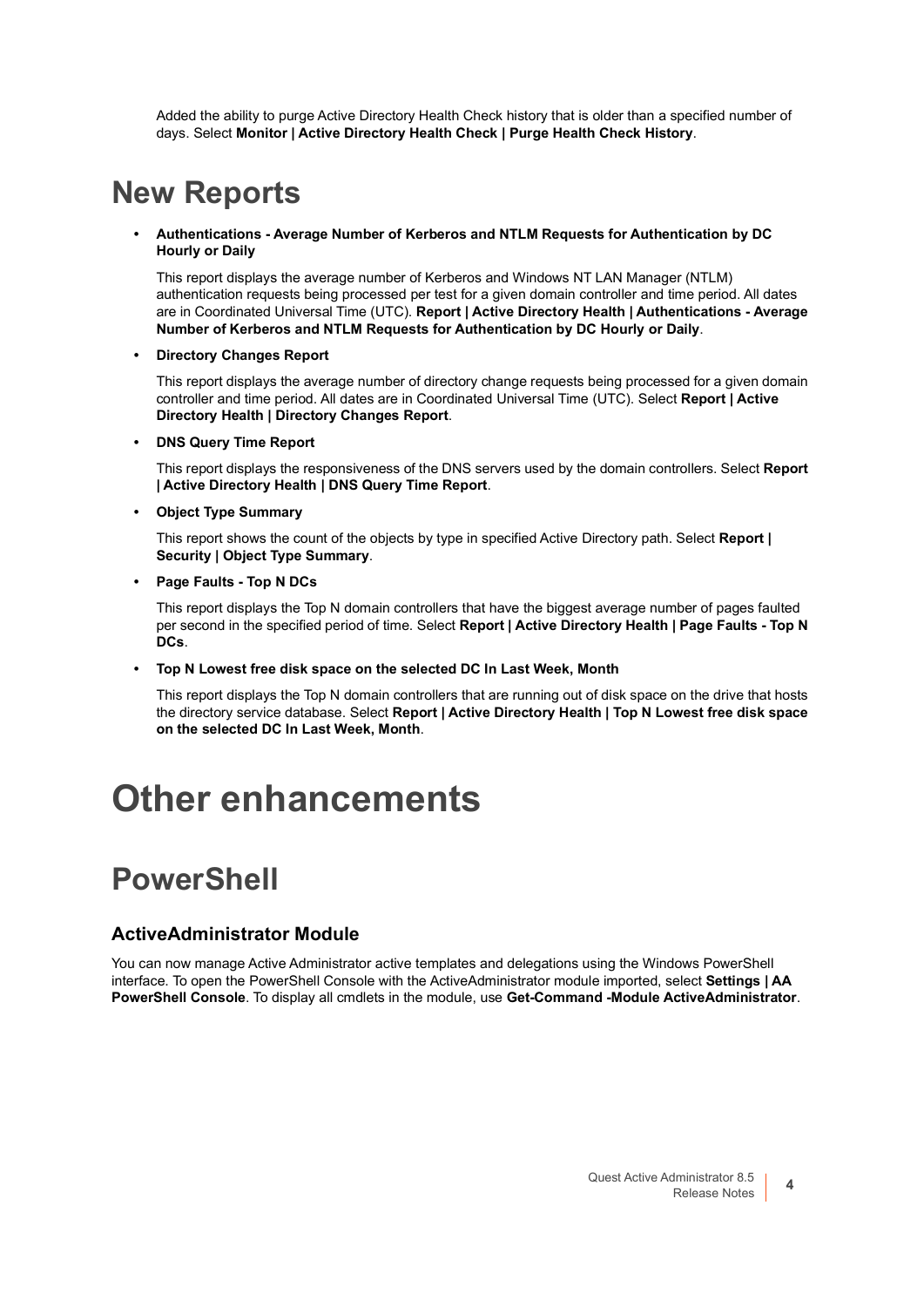## **Auditing and Alerting**

### **Excluding accounts from auditing**

You can now select the accounts for which events will be excluded from auditing. Select **Auditing & Alerting | Event Definitions | Exclude Accounts**.

### **Certificates**

### **Group Support**

When managing certificates, there is now an option to select a group containing the computers to be monitored. You can include nested groups or monitor groups for added or removed computers. Select **Certificates | Certificate Management | Computers | Add | Select Group**.

The option to view Monitored Organizational Units has been changed to Monitored Objects and now includes Groups. Select **Certificates | Certificate Management | More | Monitored Objects**.

### **Purging Certificate Authority Backups**

When managing certificates, there are new options related to purging Certificate Authority Backups.

- **•** Clear History facilitates clearing the history of the Certificate Authority Backups that have been purged. Select **Certificates | Certificate Authority | Clear History**
- **•** Schedule Certificate Authority Backup Purge facilitates scheduling the purge of Certificate Authority Backups. Select **Certificates | Certificate Authority | Schedule**
- **•** Purge Certificate Authority Backup Now facilitates the immediate purge of Certificate Authority Backups. Select **Certificates | Certificate Authority | Schedule | Purge Now**

### **Group Policy**

### **Schedule GPO Backup Purge**

You can now schedule the purge of GPO backups. Select **Group Policy | GPO Backup | Schedule Purge**.

### **Security and Delegation**

### **Smart Card Logon Required**

The All Users view now contains the option to display a column indicating when Smart Card Logon Required is set. This column is displayed by default. Select **Security & Delegation | Security | View | All Users | Columns | Smart Card Logon Required**.

The All Users view now contains the option to filter the results based on whether or not Smart Card Logon Required is set. Select **Security & Delegation | Security | View | All Users | Filters | Time | Smart Card Logon Required**.

### **Copy an Active Template**

You can now make a copy of the selected active template and choose the category to which the copy should belong. Select **Security & Delegation | Active Templates | Copy**.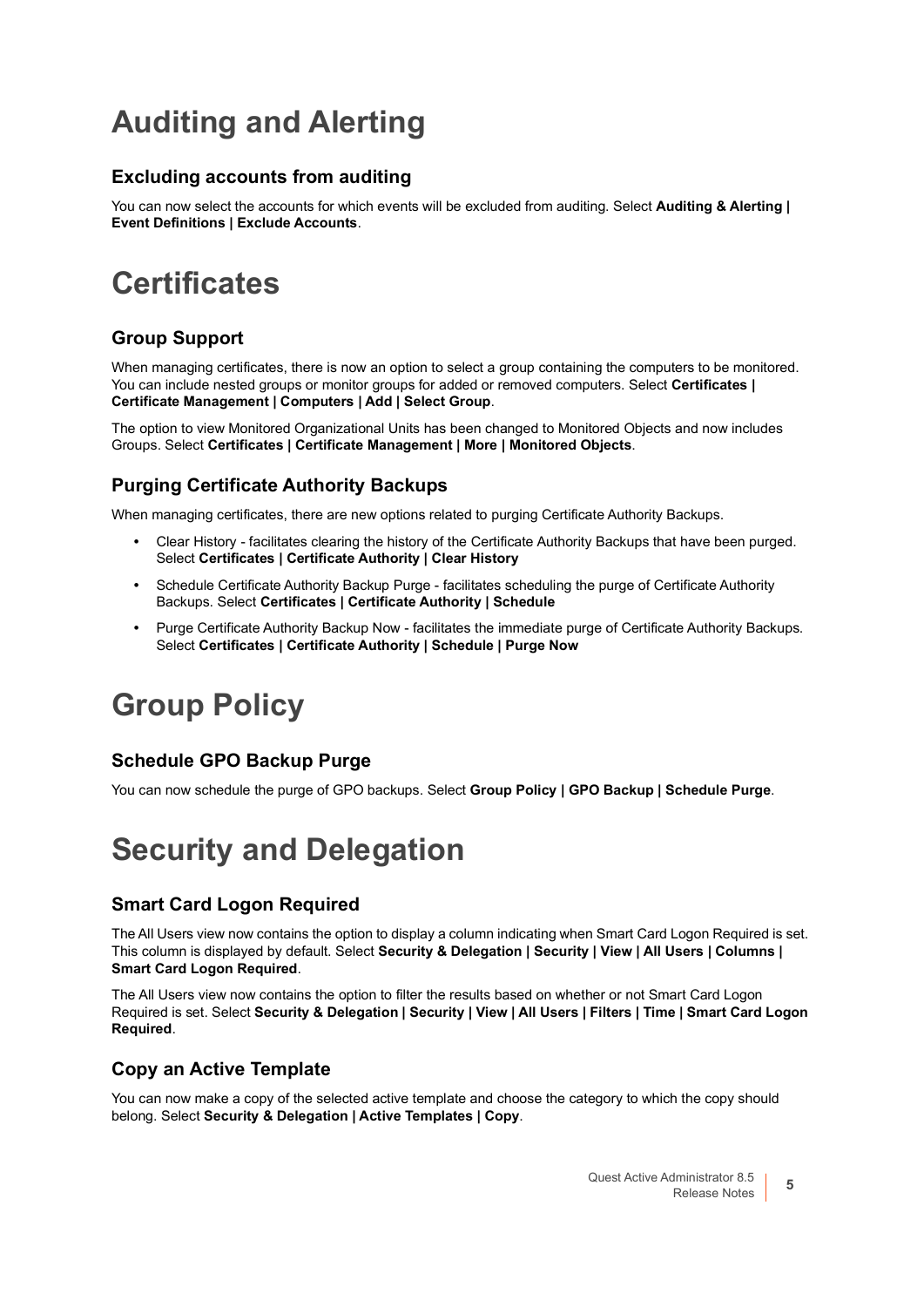### **Add Exclusions for Change Your Password Reminders**

You can now exclude password reminders by domain with the following options.

- **•** Exclude Organization Unit
- **•** Exclude Users and Groups
- **•** Exclude user account if it is enabled/disabled
- **•** Starts with <condition> (applies to user and computer objects only)
- **•** Ends with <condition> (applies to user and computer objects only)
- **•** Exclude user accounts with less than X days before their password expires
- **•** Exclude user accounts with more than X days before their password expires

Select **Security & Delegation | Password Reminder | Exclusions**.

### **Server Manager**

### **Security Manager**

The Server Manager now contains a Security Manager where you can manage the passphrase, file security, and database security. Open **AA Server Manager** and select **Security Manager | Manage**.

### **SQL Full-Text Search Status Indicator**

When SQL Full-Text Search is enabled, it now shows the current index status. Clicking on the index status will update it. Open **AA Server Manager** and see **SQL Full-Text Search**.

### **Support Windows Authentication**

Web Server Configuration now contains an option to Enable Windows Authentication for the web login. To support Smart Card Authentication, you must enable Windows Authentication and use the Microsoft Edge browser when logging into the Active Administrator Web Console. Open **AA Server Manager** and select **Web Server Configuration | Enable Windows Authentication**.

### **Installation and Upgrade**

The Active Administrator for Azure Active Directory module has been removed from the Active Administrator Console and the Active Administrator Web Console.

The default TCPConnectionPoolingEnabled value for deployed AD Health agents is now maintained during upgrades. The default value is now True.

The Active Administrator share is now created with Authenticated Users permissions instead of Everyone - Full Control permissions. You can modify the permissions of the share to only allow access to the service accounts used by Active Administrator services and by the users who run the Active Administrator console.

## **Configuration Wizard**

When creating a new archive database, the default database and log size will now be based on the size of the SQL Server System Database model. Previously, the default database and log size was 50MB.

See also:

**•** [Resolved issues](#page-6-0)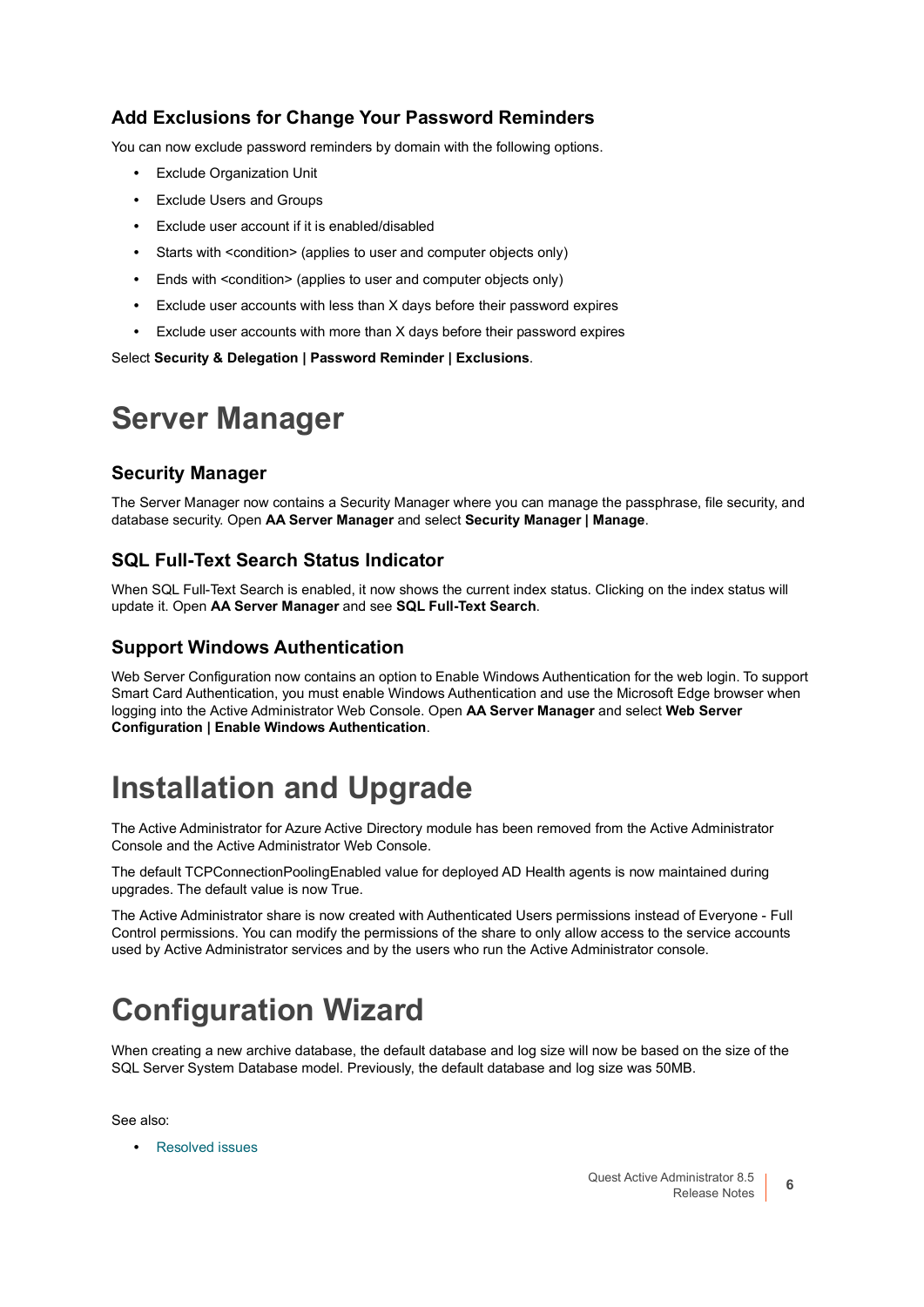# <span id="page-6-0"></span>**Resolved issues**

The following is a list of issues addressed in this release.

**Table 1. Resolved issues**

| <b>Resolved issue</b>                                                                                                                                  | <b>Issue ID</b> |
|--------------------------------------------------------------------------------------------------------------------------------------------------------|-----------------|
| Transaction (Process ID x) was deadlocked                                                                                                              | 158996          |
| Audit Agent causes too many 4703 events in DC Security event log                                                                                       | 185982          |
| AD health module visible when only main product license applied                                                                                        | 185933          |
| ADS service not starting                                                                                                                               | 191390          |
| Deleting a Certificate Authority Forest requires a "reload" action before it disappears from GUI                                                       | 186693          |
| Improve exception handling on ADS service startup                                                                                                      | 192849          |
| Correct LDAP lookup issues                                                                                                                             | 194841          |
| Disabling Kerberos Delegation on the AD computer object for the AA server results in rejected NT<br>Authority/Anonymous login attempts to the database | 198645          |
| Event Description filters not showing for Audit reports                                                                                                | 202587          |
| AA Console crashes on Restore when restoring as a user who does not have AD write permissions                                                          | 201086          |
| Routing issue causing "The Data Analyzer is not ready" error                                                                                           | 214654          |
| RODC check in ADS service prevents service from starting when decommissioned DCs are in the<br>database                                                | 209297          |
| Alert notifications do not retain selections when being edited                                                                                         | 217951          |
| Default-Forest.xml/Customer forest xml files missing nodes after upgrade                                                                               | 214462          |
| AD Health agents do not respect max log size                                                                                                           | 218818          |
| Some GPO Repository audit events are not being collected                                                                                               | 219547          |
| DFSR errors result in agent memory and CPU consumption issues                                                                                          | 214647          |
| When adding sites to pooled agents, only first 1000 sites are displayed                                                                                | 221556          |

# <span id="page-6-1"></span>**Known issues**

The following is a list of known issues to exist at the time of release.

**Table 2. Known issues**

#### **Known issues**

| Unable to add a large number of certificates (50+) to a repository when running Azure Active<br>Directory Connect on monitored computers.    | 227571 |
|----------------------------------------------------------------------------------------------------------------------------------------------|--------|
| AD Health: An object reference error is generated when attempting to delete a custom event log<br>item that was not deployed to all DCs.     | 227629 |
| Unable to create a new archive database using "SQL, port" format in the Configuration   Archive<br>Databases   New   Database Server option. | 229028 |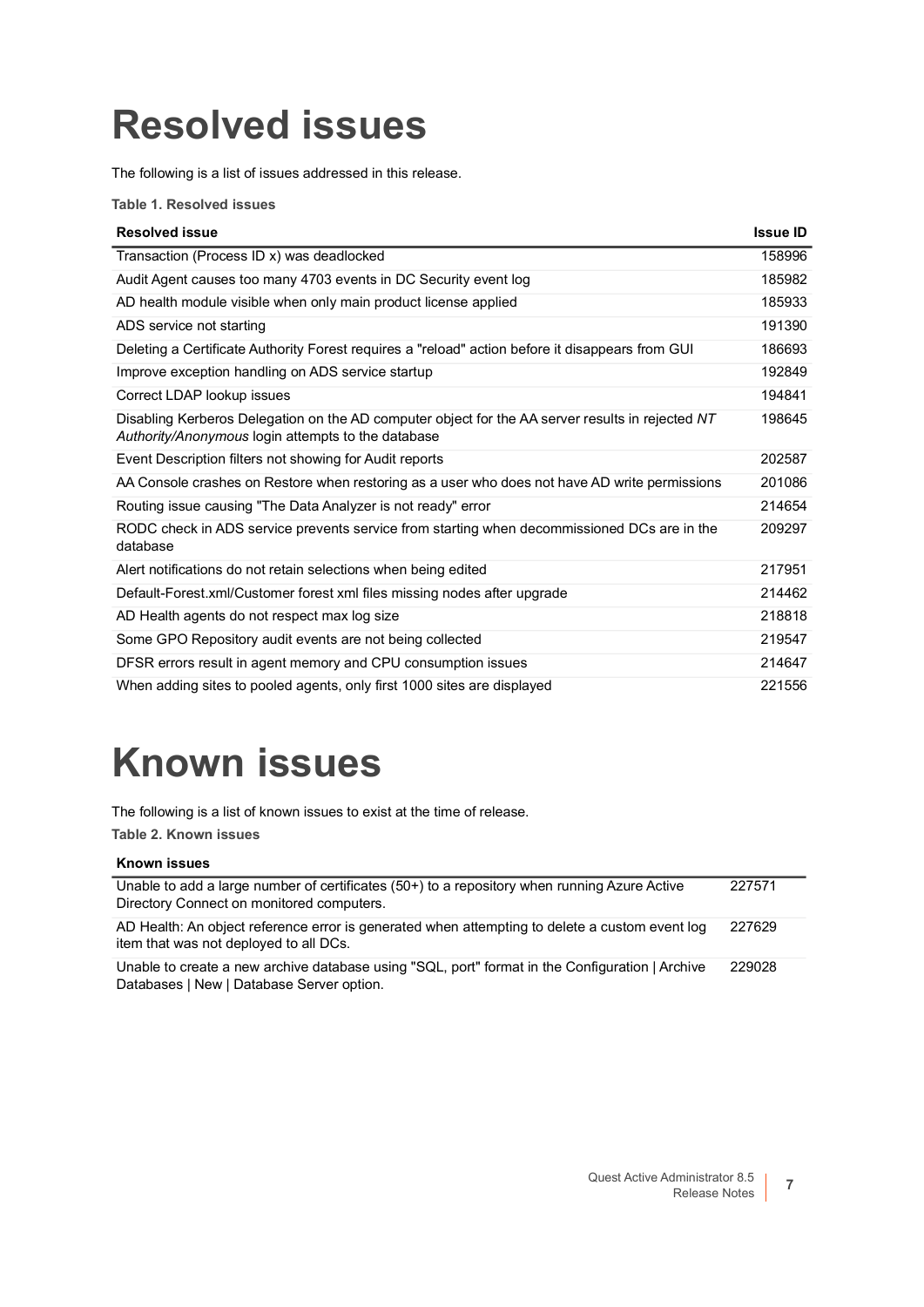# <span id="page-7-0"></span>**System requirements**

The system requirements are the same for all components of Quest® Active Administrator®. Before installing or

upgrading Active Administrator<sup>®</sup> 8.5, ensure that your system meets the following minimum hardware and software requirements.

**IMPORTANT:** You must be an administrator for the computer on which you are installing Active Administrator Server. You must have the credentials of an account that can be used to create a database on the server running SQL Server®.

### **Topics**

- **•** [Server hardware requirements](#page-7-1)
- **•** [Server software requirements](#page-8-0)
- **•** [SQL Server requirements](#page-8-1)
- **•** [Console requirements](#page-9-0)
- **•** [Audit agents requirements](#page-10-0)
- **•** [Workstation logon audit agents requirements](#page-11-0)
- **•** [Web Console requirements](#page-11-1)
- **[System Center requirements](#page-11-2)**
- **•** [Port requirements](#page-12-0)
- **•** [User privilege requirements](#page-14-0)
- **•** [Active Administrator module requirements](#page-15-0)
- **•** [Upgrade and compatibility](#page-15-1)
- **•** [Product licensing](#page-16-0)

## <span id="page-7-1"></span>**Server hardware requirements**

The server is the computer where you install the server component of Active Administrator.

**IMPORTANT:** You must be an administrator for the computer on which you are installing Active f Administrator Server. You must have the credentials of an account that can be used to create a database on the server running SQL Server<sup>®</sup>.

The following table outlines the server hardware requirements.

**Table 3. Server hardware requirements**

| <b>Requirement</b> | <b>Details</b>                                                          |  |  |  |  |
|--------------------|-------------------------------------------------------------------------|--|--|--|--|
| Processor          | 1 GHz or higher                                                         |  |  |  |  |
| Memory             | For Windows Server 2012: 1 GB minimum, 2 GB recommended<br>٠            |  |  |  |  |
|                    | For Windows Server 2012 R2: 1 GB minimum, 2 GB recommended<br>$\bullet$ |  |  |  |  |
|                    | For Windows Server 2016: 1 GB minimum, 2 GB recommended<br>$\bullet$    |  |  |  |  |
|                    | For Windows Server 2019: 1 GB minimum, 2 GB recommended<br>$\bullet$    |  |  |  |  |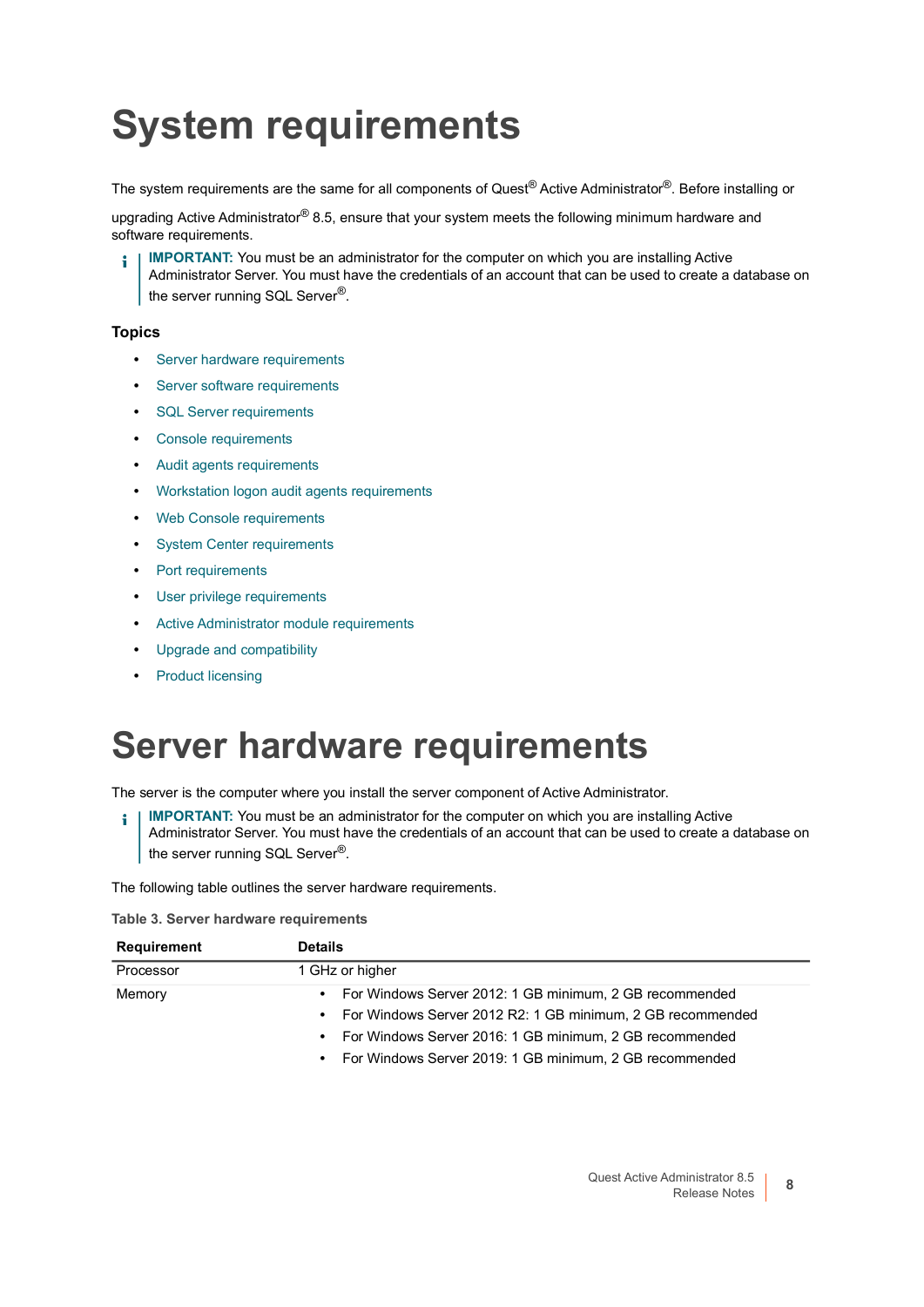**Table 3. Server hardware requirements**

| Requirement      | <b>Details</b>                                                                                           |
|------------------|----------------------------------------------------------------------------------------------------------|
| Hard disk space  | 100 MB                                                                                                   |
| Operating system | Windows Server 2012<br>٠                                                                                 |
|                  | Windows Server 2012 R2<br>$\bullet$                                                                      |
|                  | Windows Server 2016<br>$\bullet$                                                                         |
|                  | Windows Server 2019<br>$\bullet$                                                                         |
|                  | <b>NOTE:</b> Active Administrator <sup>®</sup> does not support Microsoft <sup>®</sup> Nano Server 2016. |

### <span id="page-8-0"></span>**Server software requirements**

The following table outlines the server software requirements.

**Table 4. Server software requirements**

| <b>Requirement</b>                     | <b>Details</b>                                                                                                                                                                                                                                    |
|----------------------------------------|---------------------------------------------------------------------------------------------------------------------------------------------------------------------------------------------------------------------------------------------------|
| NET Framework 4.7.2                    | Install either the Full or Standalone version. Do not install just<br>the Client Profile.                                                                                                                                                         |
| Group Policy Management Console (GPMC) | GPMC is included with Windows Server <sup>®</sup> 2008 R2 and later, but<br>is not installed with the operating system. Use Server Manager<br>to install GPMC. After installation, enable GPMC through the<br>Server Manager Add Features Wizard. |
|                                        | You can launch the Add Features Wizard through Control Panel<br>Programs and Features   Turn Windows features on or off.<br>Alternatively, from the command line, use ServerManagerCmd<br>-install GPMC.                                          |

**I IMPORTANT:** You must be an administrator for the computer on which you are installing Active ÷ Administrator Server. You must have the credentials of an account that can be used to create a database on the server running SQL Server<sup>®</sup>.

## <span id="page-8-1"></span>**SQL Server requirements**

The following versions of Microsoft® SQL Server<sup>®</sup> are supported. See the Microsoft web site for the hardware and software requirements for your version of SQL Server.

- **IMPORTANT:** You must have the credentials of an account that can be used to create a database on the ì server running SQL Server<sup>®</sup>.
	- **•** SQL Server 2012
	- **•** SQL Server 2012 Express
	- **•** SQL Server 2014
	- **•** SQL Server 2014 Express
	- **•** SQL Server 2016
	- **•** SQL Server 2017
	- **•** SQL Server 2019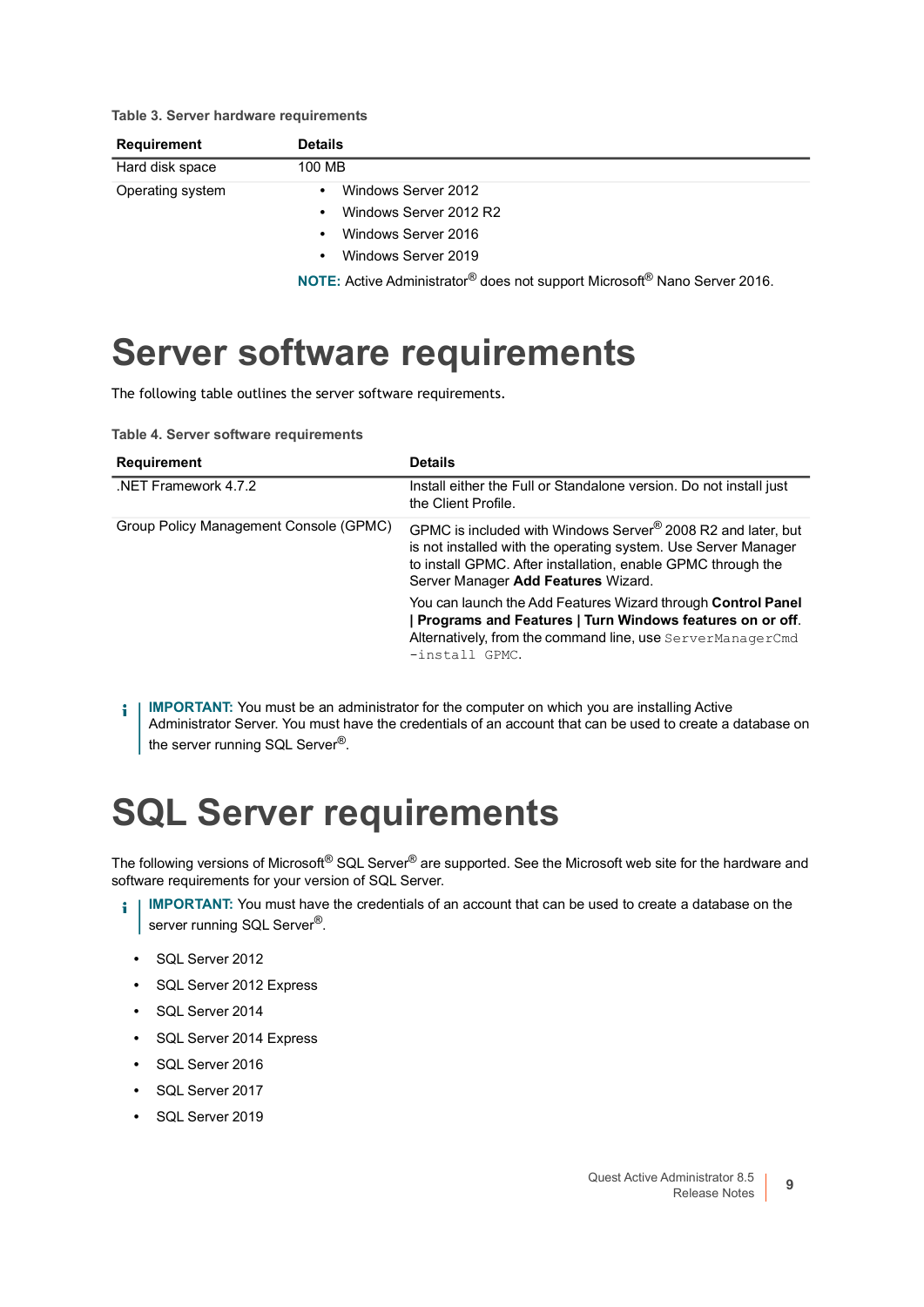**IMPORTANT:** On the server running SQL Server, you must enable Named Pipes communication, which is  $\ddot{\bullet}$ off by default.

Active Administrator requires the default collation for the audit database. In SQL Server, collation refers to a set of rules that determine how data is sorted and compared. Active Administrator supports only the default collation and sort order configurations for the audit database.

If you are unsure of the collation assigned to the audit database, use the Microsoft ISQL w or Query Analyzer tools, connect to the database, enter **sp\_helpsort**, and run the statement. The results list all sort and collation information for the database.

## <span id="page-9-0"></span>**Console requirements**

Topics:

- **•** [Console hardware requirements](#page-9-1)
- **•** [Console software requirements](#page-10-1)

**Table 5. Console hardware requirements**

### <span id="page-9-1"></span>**Console hardware requirements**

The following table outlines the console hardware requirements.

| <b>Requirement</b> | <b>Details</b>                                                                                                                                                                                                                                                                                                    |
|--------------------|-------------------------------------------------------------------------------------------------------------------------------------------------------------------------------------------------------------------------------------------------------------------------------------------------------------------|
| Processor          | 1 GHz                                                                                                                                                                                                                                                                                                             |
| Memory             | 256 MB                                                                                                                                                                                                                                                                                                            |
| Hard disk space    | 100 MB                                                                                                                                                                                                                                                                                                            |
| Operating system   | Windows 8.1<br>$\bullet$<br>Windows 10<br>$\bullet$<br>Windows Server 2012<br>٠<br>Windows Server 2012 R2<br>٠<br>Windows Server 2016<br>٠<br>Windows Server 2019<br>$\bullet$<br><b>NOTE:</b> Active AdministratorActive Administrator <sup>®</sup> does not support Microsoft <sup>®</sup><br>Nano Server 2016. |

**NOTE:** If you are using the Certificate module, see Table 6 for information on support for SHA-2 certificates.

The following table outlines the support for SHA-2 certificates.

**Table 6. Support for SHA-2 certificates**

| <b>Operating system</b>          | <b>Support SHA-2</b><br>certificates | <b>Verify SHA-2 certificates</b><br>(user mode) | <b>Verify SHA-2 certificates</b><br>(kernel mode) |
|----------------------------------|--------------------------------------|-------------------------------------------------|---------------------------------------------------|
| Windows Server 2012              | supported                            | supported                                       | supported                                         |
| Windows Server 2012 R2 supported |                                      | supported                                       | supported                                         |
| Windows Server 2016              | supported                            | supported                                       | supported                                         |
| Windows Server 2019              | supported                            | supported                                       | supported                                         |
| Windows 8.1                      | supported                            | supported                                       | supported                                         |
| Windows 10                       | supported                            | supported                                       | supported                                         |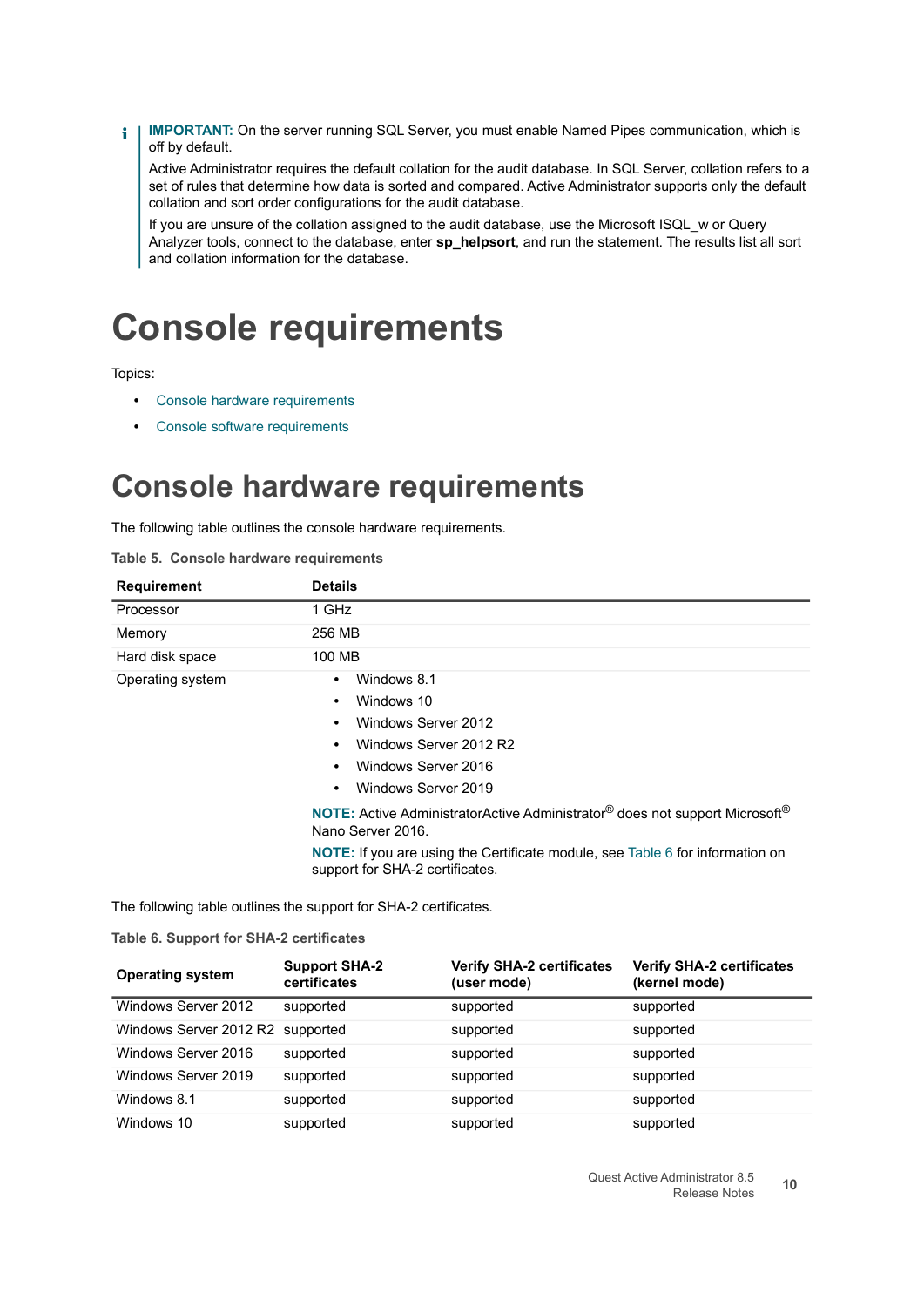### <span id="page-10-1"></span>**Console software requirements**

The following software is required for the Active Administrator console.

- **•** .NET Framework 4.7.2
- **•** Group Policy Management Console (GPMC)
- **•** DNS Server Tools

The following table outlines the GPMC and DNS Seerver Tools install information.

**Table 7. GPMC and DNS Server Tools install information**

| <b>Operating System</b>                       | Download Links and Install Information                                       |                                                                                                                                                |  |  |  |
|-----------------------------------------------|------------------------------------------------------------------------------|------------------------------------------------------------------------------------------------------------------------------------------------|--|--|--|
| Windows 8.1                                   | GPMC and DNS Server Tools are included in Remote Server Administration Tools |                                                                                                                                                |  |  |  |
| Windows 10                                    | (RSAT).                                                                      |                                                                                                                                                |  |  |  |
|                                               |                                                                              | For downloads, see https://support.microsoft.com/en-us/help/2693643/remote-<br>server-administration-tools-rsat-for-windows-operating-systems. |  |  |  |
|                                               | To activate GPMC and DNS Server Tools                                        |                                                                                                                                                |  |  |  |
|                                               | 1                                                                            | Open the Control Panel, click <b>Programs and Features</b> , and click <b>Turn</b><br>Windows features on or off.                              |  |  |  |
|                                               | 2                                                                            | Expand Remote Server Administration Tools.                                                                                                     |  |  |  |
|                                               | 3                                                                            | Expand Feature Administration Tools, and select Group Policy<br>Management Tools.                                                              |  |  |  |
|                                               | 4                                                                            | Expand Role Administration Tools, and select DNS Server Tools.                                                                                 |  |  |  |
| Windows Server 2012                           | <b>To active GMPC</b>                                                        |                                                                                                                                                |  |  |  |
| Windows Server 2012 R2<br>Windows Server 2016 | $\bullet$                                                                    | The Group Policy Management Console, once installed, must be enabled<br>through the Add Features Wizard in Server Manager.                     |  |  |  |
| Windows Server 2019                           |                                                                              | Alternatively, from the command line, use <b>ServerManagerCmd</b> – install<br>GPMC.                                                           |  |  |  |
|                                               |                                                                              | <b>To install DNS Server Tools</b>                                                                                                             |  |  |  |
|                                               | 1                                                                            | Open the Server Manager.                                                                                                                       |  |  |  |
|                                               | 2                                                                            | Select Manage   Add Features.                                                                                                                  |  |  |  |
|                                               | 3                                                                            | Expand Remote Server Administration Tools.                                                                                                     |  |  |  |
|                                               | 4                                                                            | <b>Expand Role Administration Tools.</b>                                                                                                       |  |  |  |
|                                               | 5                                                                            | Select DNS Server Tools.                                                                                                                       |  |  |  |
|                                               | 6                                                                            | Advance through the wizard to <b>Confirmation</b> .                                                                                            |  |  |  |
|                                               | 7                                                                            | Click Install.                                                                                                                                 |  |  |  |

## <span id="page-10-0"></span>**Audit agents requirements**

The following table outlines the audit agents hardware requirements.

|  |  |  |  |  | Table 8. Audit agents hardware requirements |
|--|--|--|--|--|---------------------------------------------|
|--|--|--|--|--|---------------------------------------------|

| Requirement | <b>Details</b>  |
|-------------|-----------------|
| Processor   | 1 GHz or higher |
| Hard disk   | 100 MB          |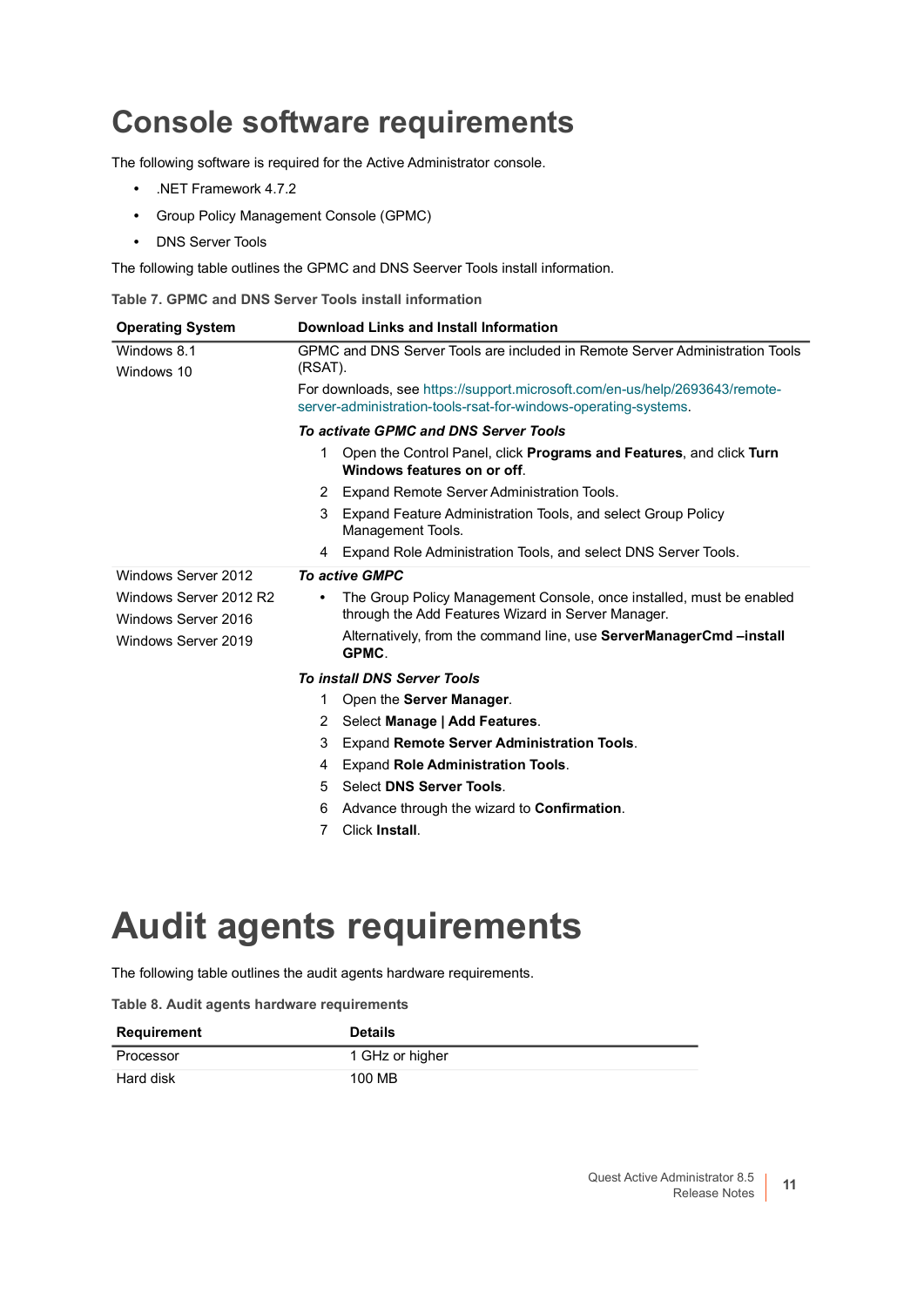**Table 8. Audit agents hardware requirements**

| <b>Requirement</b> | <b>Details</b><br>256 MB            |  |  |
|--------------------|-------------------------------------|--|--|
| Memory             |                                     |  |  |
| Operating systems  | Windows Server 2012<br>$\bullet$    |  |  |
|                    | Windows Server 2012 R2<br>$\bullet$ |  |  |
|                    | Windows Server 2016<br>$\bullet$    |  |  |
|                    | Windows Server 2019<br>$\bullet$    |  |  |

## <span id="page-11-0"></span>**Workstation logon audit agents requirements**

The following table outlines the workstation logon audit agents requirements.

|  | Table 9. Workstation logon audit agent hardware requirements |  |  |  |  |  |  |
|--|--------------------------------------------------------------|--|--|--|--|--|--|
|--|--------------------------------------------------------------|--|--|--|--|--|--|

| <b>Requirement</b> | <b>Details</b>                   |
|--------------------|----------------------------------|
| Processor          | 1 GHz or higher                  |
| Hard disk          | 100 MB                           |
| Memory             | 256 MB                           |
| Operating systems  | Windows 8.1<br>٠                 |
|                    | Windows 10<br>$\bullet$          |
|                    | Windows Server 2012<br>٠         |
|                    | Windows Server 2012 R2<br>٠      |
|                    | Windows Server 2016<br>٠         |
|                    | Windows Server 2019<br>$\bullet$ |

# <span id="page-11-1"></span>**Web Console requirements**

You can open Active Administrator Web Console on a variety of devices in the following browsers:

- **•** Microsoft® Internet Explorer 11
- **•** Microsoft Edge™ 42
- **•** Google Chrome™ 77
- **•** Mozilla® Firefox® 70

## <span id="page-11-2"></span>**System Center requirements**

The following versions of Microsoft<sup>®</sup> System Center Operations Manager are supported.

- **•** System Center 2016 Operations Manager
- **•** System Center 2012 R2 Operations Manager
- **•** System Center 2012 SP1 Operations Manager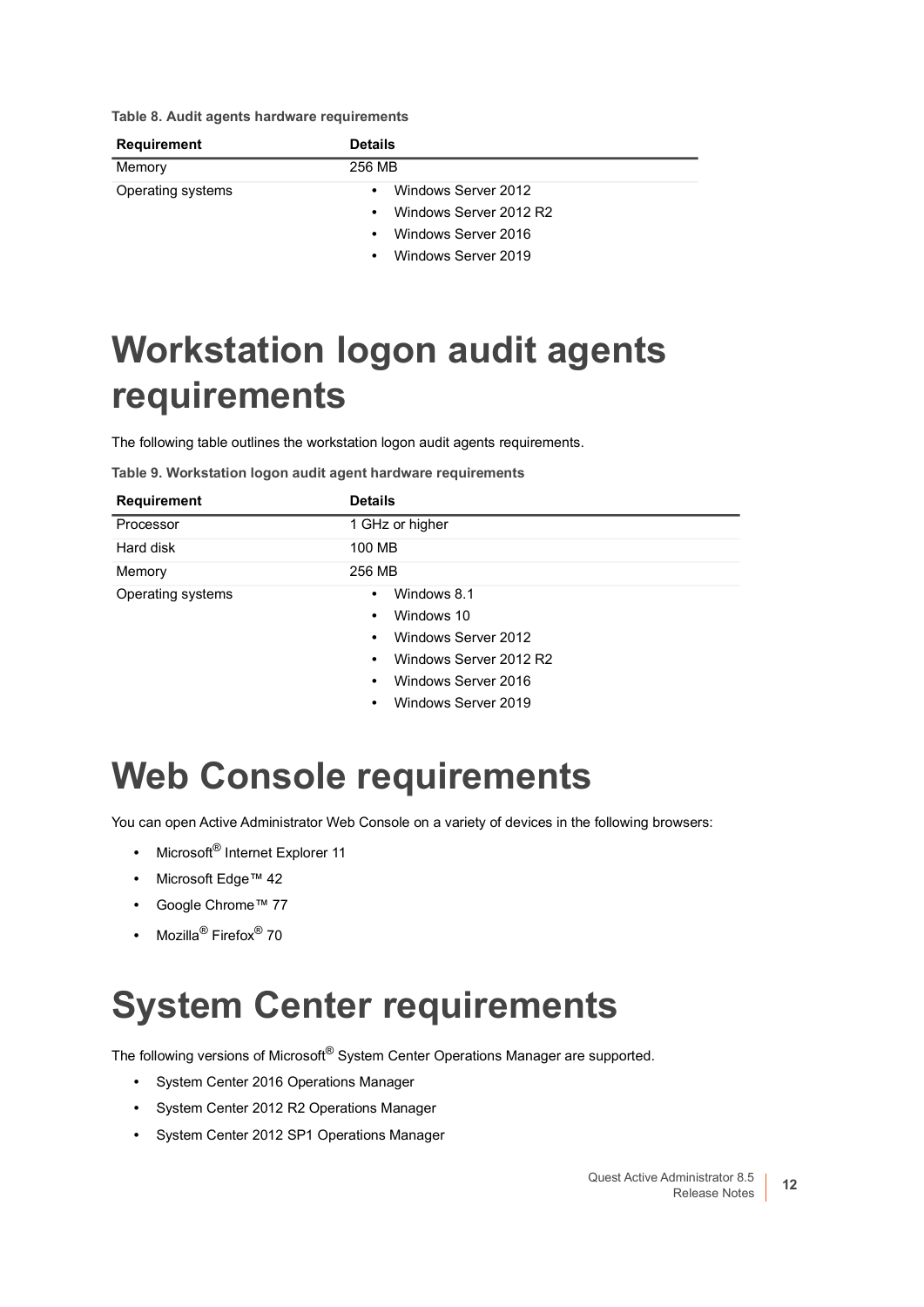## <span id="page-12-0"></span>**Port requirements**

**NOTE:** All ports need to be open (incoming/outgoing) with the exception of the Workstation Logon agent ÷ which only needs to be outgoing on the workstation's firewall and incoming on the Active Administrator® Server. Figure 1 displays an example of how communication is achieved through the specified ports.

### **Active Administrator Console**

- **•** TCP 15600 for Active Administrator Foundation Service (AFS) communication with Active Administrator Server
- **•** TCP 8080 for communication with Active Administrator Web Server through the Web Console (internal, http)
- **•** TCP 9443 for communication with Active Administrator Web Server through the Web Console (external, https)
- **•** TCP 389 for communication with Active Directory on domain controllers

### **Active Administrator Server**

- **•** TCP 15600 for communication with Active Administrator Foundation Service (AFS)
- **•** TCP 15601 incoming only communication from Workstation Logon agents
- **•** TCP 15602 for communication with Active Administrator Data Service (ADS)
- **•** TCP 15603 for communication with Active Directory Health Analyzer agents
- **•** TCP 15604 for communication with Azure Active Directory Connect agents
- **•** TCP 1433 for communication with SQL Server
- **•** TCP 8080 for communication as a Web Server for Active Administrator Web Consoles (internal, http)
- **•** TCP 9443 for communication as a Web Server for Active Administrator Web Consoles (external, https)
- **•** TCP 389 for communication with Active Directory on domain controllers

### **Active Administrator database server**

**•** TCP 1433 for SQL communication with Active Administrator Server and domain controllers with auditing agents

### **Domain controller with no installed agents**

**•** TCP 389 for communication with Active Administrator Server and Active Administrator Consoles

#### **Domain controller with auditing agent**

**•** TCP 1433 for communication with SQL Server

#### **Domain controller with Active Directory Health Analyzer agent**

- **•** TCP 15602 for communication with Active Administrator Data Service (ADS)
- **•** TCP 15603 for communication through the Active Directory Health Analyzer agent

### **Domain controller with Azure Active Directory Connect agent**

**•** TCP 15604 for communication through the Azure Active Directory Connect agent

### **Member server with Active Directory Health Analyzer agent (pool agent)**

- **•** TCP 15602 for communication with Active Administrator Data Service (ADS)
- **•** TCP 15603 for communication through the Active Directory Health Analyzer Agent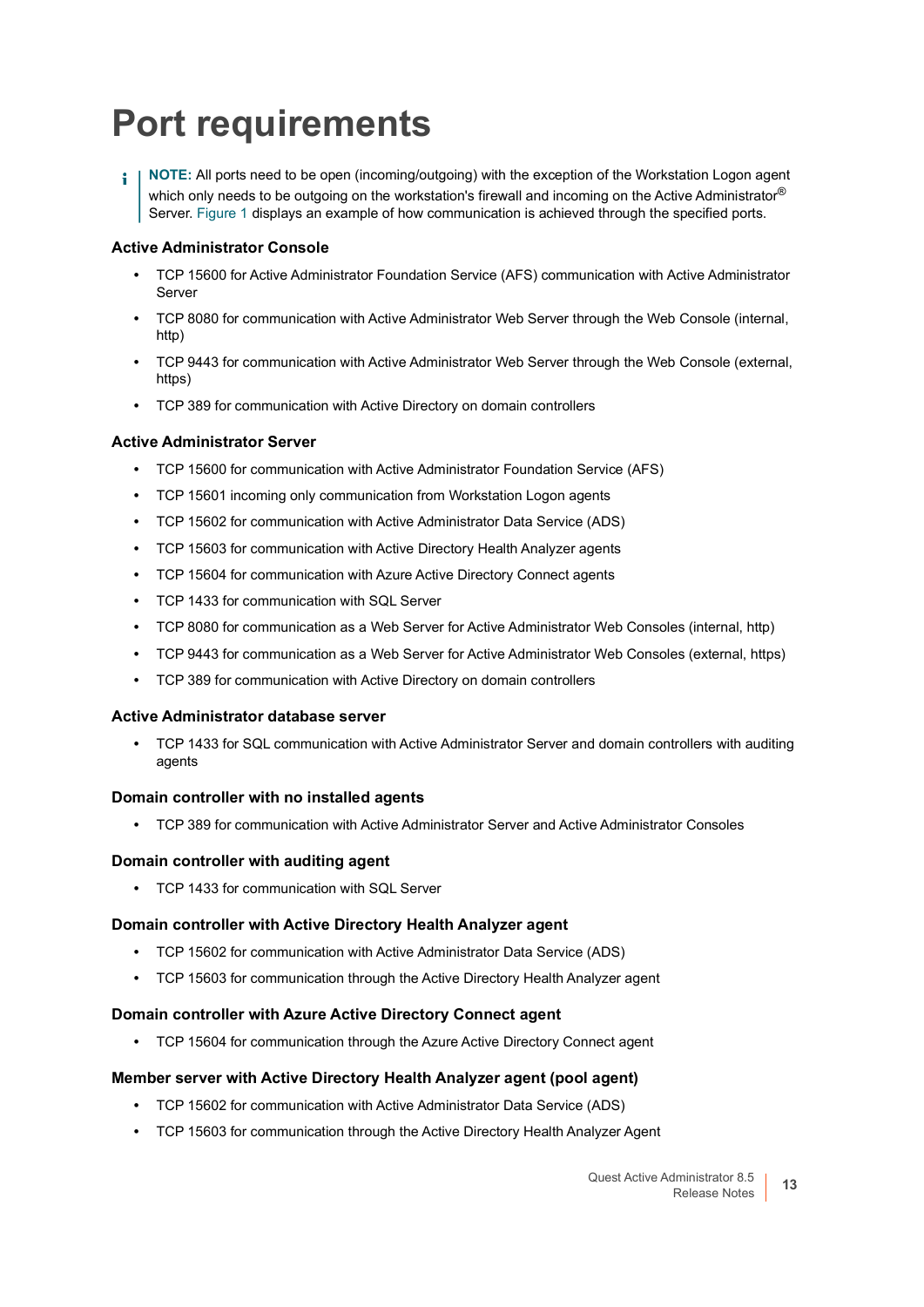### **SMTP server**

**•** TCP 25 for sending email notifications via SMTP

### **Workstation with logon agent**

**•** TCP 15601 outgoing only for communication to Active Administrator Server through Workstation Logon agent





### **Additional requirements**

- **•** Remote Procedure Call (RPC) must be open between the AFS Server and the target.
- **•** When installing the audit agent on a member server instead of a domain controller, the following inbound firewall exceptions for Windows Management Instrumentation must be enabled:
	- **▪** ASync-In
	- **▪** DCOM-In
	- **▪** WMI-In
- **•** If you are using the Certificate Management feature, Remote Registry Service must be enabled on all Windows computers on which certificates are managed.
- **•** If you want to access the DNS event logs in Active Administrator, the following inbound firewall exceptions are required on each DNS server:
	- **▪** COM+ Network Access (DCOM-In)
	- **▪** Remote Event Log Management (NP-In)
	- **▪** Remote Event Log Management (RPC)
	- **▪** Remote Event Log Management (RPC-EPMAP)
- **•** HTTP Port 8080 must be open on the computer running the Web Server.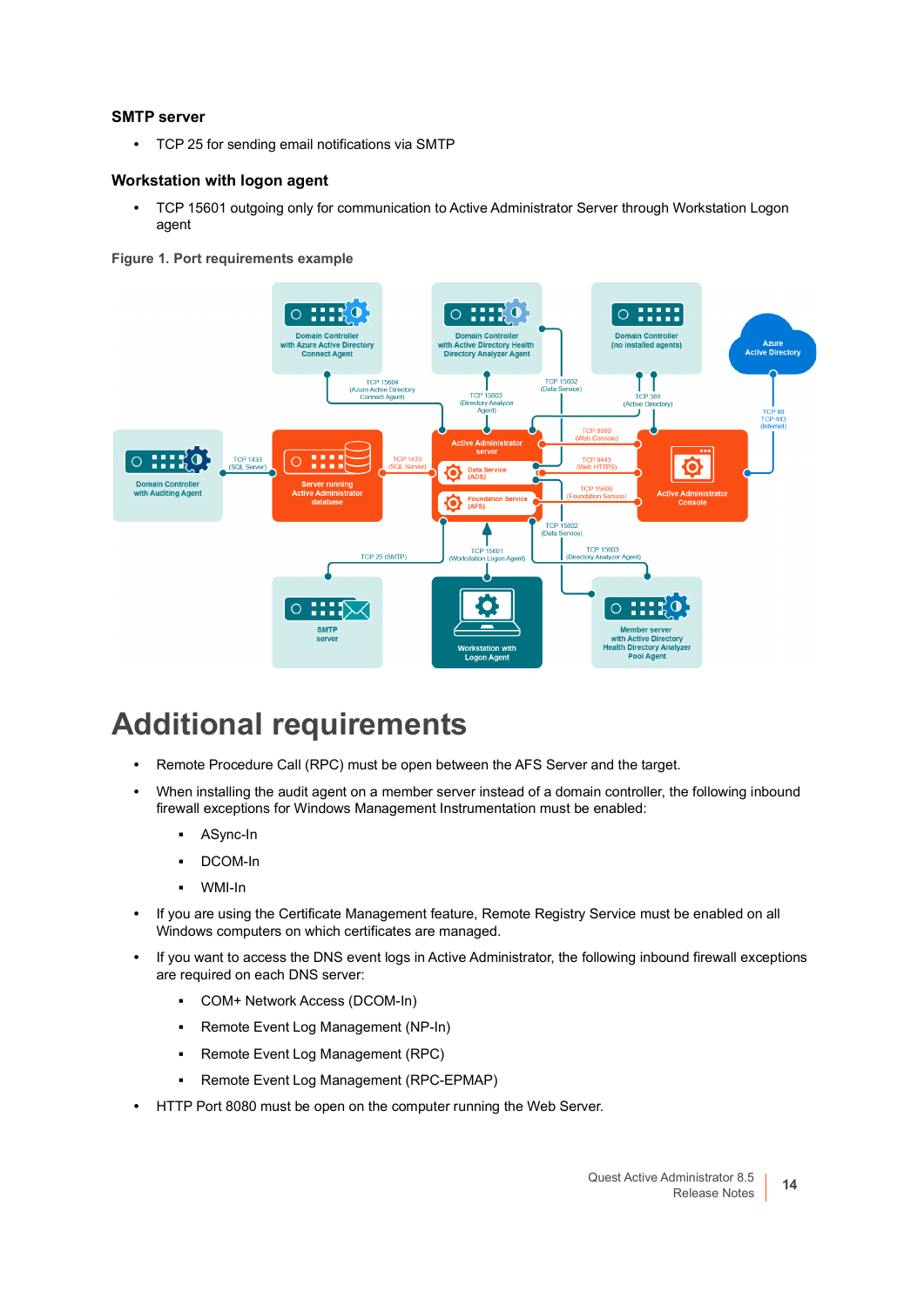**IMPORTANT:** It is recommended that you only use the Web Console internal to the network. If you  $\blacksquare$ want to use the Web Console externally, use HyperText Transfer Protocol Secure (HTTPS) by enabling Secure Sockets Layer (SSL). You need to select a certificate, which must be installed in the Personal or My store on the local computer. The default port is 9443. See the *Web Console User Guide* for more instructions on configuring the Web Server.

## <span id="page-14-0"></span>**User privilege requirements**

- **•** To install Active Administrator®, a user must hold administrative rights on the local system and the SQL instance that will host the Active Administrator database.
- **•** To use Active Administrator, a user must hold administrative rights on both the local system and the domain, and be a member of the AA\_Admin database access group, which is created during the installation process.

### **Password recovery**

Active Administrator<sup>®</sup> can restore passwords when you restore accounts that were deleted. To enable password recovery, a minor modification is made to the Schema. To be able to modify the Schema, you must use an account that is a member of the Schema Admins group.

### **Services**

The Domain Administrator account provides the necessary permissions for the various Active Administrator® services to operate properly.

When choosing an account, keep these requirements in mind:

- **•** Active Administrator Foundation service (AFS) requires an account that is a member of the Domain Admins group. For more detailed permission requirements, see [Active Administrator module requirements](#page-15-2).
- **•** Active Administrator Data Services (ADS) requires an account that is a member of the AA\_Users group, has read access to the enterprise, and has full access on the server where the Active Directory Health Analyzer agent is installed. For more detailed permission requirements, see Active Administrator Data Services (ADS) requirements.
- **•** Active Administrator Advanced Auditing runs as the Local System account, regardless of the user account configured for the Active Administrator Agent service.
- **•** Active Administrator Agent can run under a Domain User account provided it is a local administrator account, which gives it the rights to log on as a service, log on locally and manage auditing and security log. The user account should also be a member of the AA\_Admin group, which by default is located in the Local groups of the server where the ActiveAdministrator database is located. If the group is not found in this location, the settings during the initial database creation were modified and it can be found under the Users container object of Active Directory®.
- **•** Active Administrator Agent can run under a non-domain admin user account if the following permissions are set.

### *To set up a non-domain admin user account*

- 1 Create a Domain User account within Active Directory Users and Computers.
- 2 Use Group Policy Management console (GPMC) to edit the Default Domain Controller Group Policy Object. Give the user account **User Rights** to **Manage auditing and security log**.
- 3 On the target domain controllers, give the user account Read permission to the registry key: **HKLM\System\CurrentControlSet\Services\Eventlog\Security**.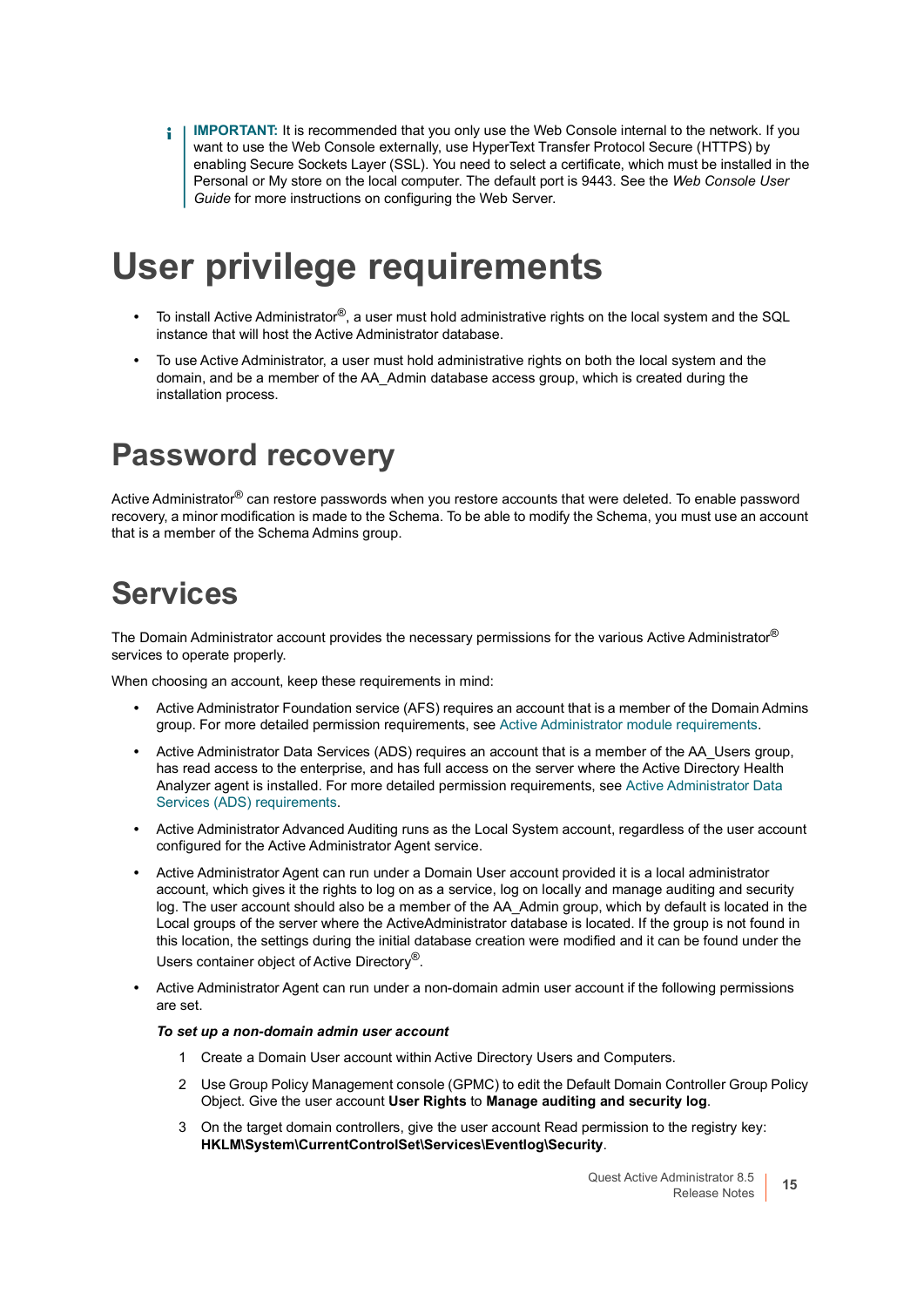- 4 After the agent is installed, verify the user account has Write permission on the folder: **C:\Windows\SLAgent**.
- **NOTE:** [For more detailed instructions, see h](https://support.quest.com/active-administrator/kb/209446/how-to-configure-a-non-domain-admin-audit-agent-service-account)ttps://support.quest.com/activei l administrator/kb/209446/how-to-configure-a-non-domain-admin-audit-agent-service-account.
- **•** Active Administrator Notification service needs to have access to the database.

## **Audit database**

On the database server, the database installation creates two local groups that control access to the audit database.

- AA Admin group = users that need to be able to update the database
- AA User group = users that only need to run reports from the database

## <span id="page-15-2"></span><span id="page-15-0"></span>**Active Administrator module requirements**

For all Active Administrator<sup>®</sup> modules to operate properly, the Active Administrator Foundation service (AFS) requires an account that is a member of the Domain Admins group. However, you may want to customize access to each module for console users or the AFS account. See the *Quest®* Active Administrator® *8.5 Install Guide* for the specific permissions required for operation of each module and submodule.

## <span id="page-15-1"></span>**Upgrade and compatibility**

Note the following when upgrading Active Administrator.

- **•** Active Administrator® 8.5 only supports in-place upgrades from Active Administrator versions 8.3 or 8.4. Upgrades from previous editions are not supported. To perform an in-place upgrade to Active Administrator 8.5 from a version of Active Administrator that is earlier than 8.3, you must first upgrade to Active Administrator 8.3.
- **•** Installing Active Administrator 8.5 onto an existing Active Administrator 8.3 or 8.4 installation will result in the removal of the earlier version. Active Administrator 8.3 or 8.4 databases, both live and archive databases, will be upgraded automatically to version 8.5.
- **•** A database upgraded by Active Administrator 8.5 cannot be used by previous versions and the database upgrade cannot be rolled back.
- **•** Data within the Active Administrator share can be used by Active Administrator 8.5.
- **•** If you use group policy to deploy the Workstation Logon Auditing Agents (WLAA), the 8.5 installation process will not update the agent on the user workstations. You must replace the install package at the software distribution share with the 8.5 version. Computers will upgrade to the Active Administrator 8.5 WLAA the next time they are started.
- **•** The Certificate Management and Active Directory Health features available in Active Administrator 8.5 each require a separate license. If you do not have a license file to apply, the module does not appear in Active Administrator. You will see the Certificate Management feature listed under the Configuration module, but when you select the feature, a warning displays that a license is required.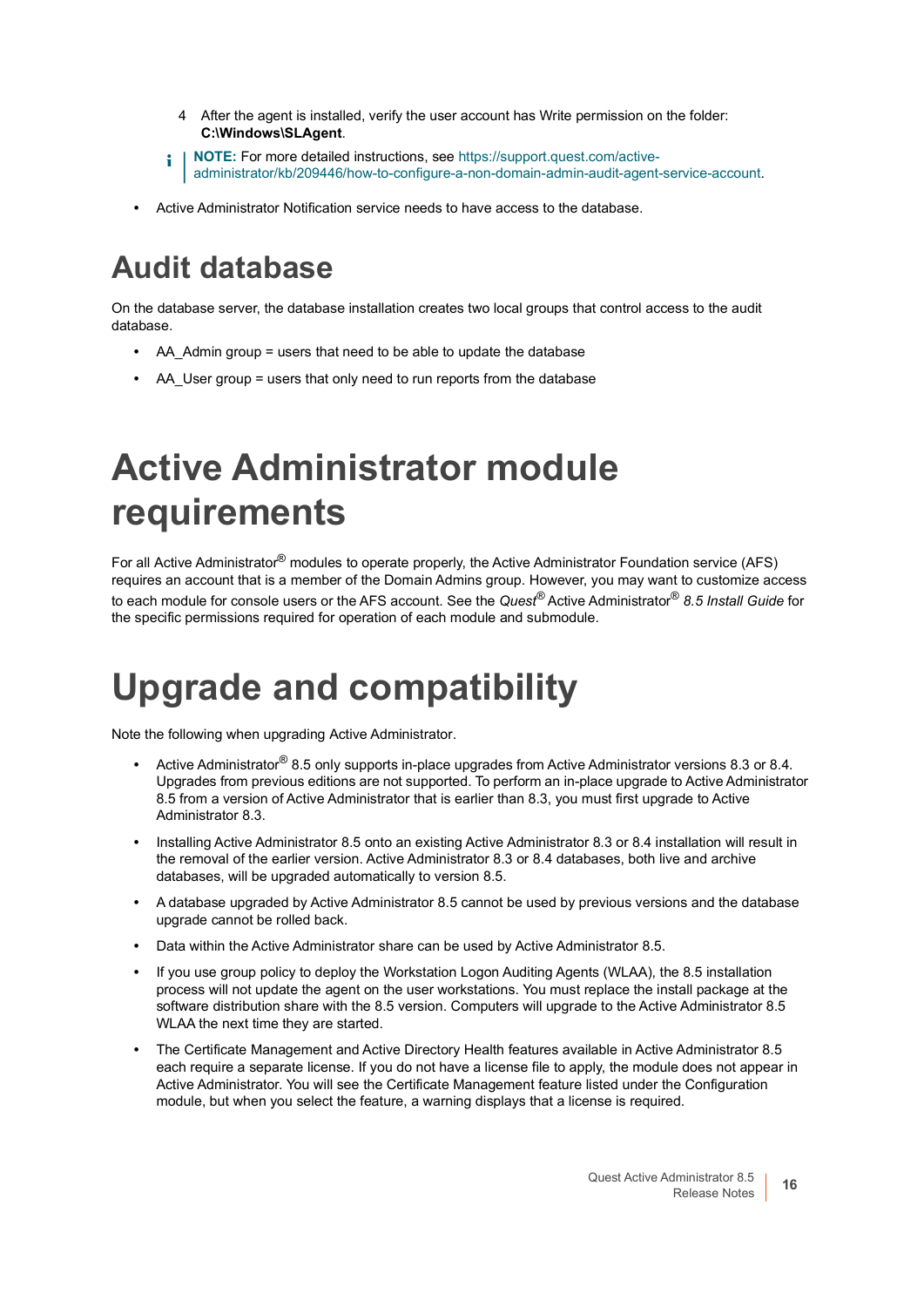## <span id="page-16-0"></span>**Product licensing**

You need either a trial or full license to use Active Administrator<sup>®</sup>. If you have questions about your license, contact your sales representative.

- **NOTE:** The full and evaluation versions of Active Administrator are identical. The license file is the sole determinant of program functionality. Limitations during the free 30-day trial period include:
	- **•** Unlimited auditing of domain controllers.
		- **•** Certificate Management and Active Directory Health are not included.

The Certificate Management and Active Directory Health features each require a separate license. If you do not have a license file to apply, the module does not appear in Active Administrator. You will see the Certificate Management feature listed under the Configuration module, but when you select the feature, a warning displays that a license is required.

You apply the license the first time you launch the AA Configuration Wizard following the installation of the server component. You must have your license available prior to beginning the install process.

#### *To apply the license file when you first start the configuration wizard*

1 If you are installing Active Administrator, the configuration wizard opens automatically. Otherwise, open the AA Configuration Wizard from the **Start** menu.

The first time you start the configuration wizard, you must apply a valid license file.

- 2 Select Active Administrator, and click **Update License**.
- 3 Locate the license file(s). A license file is approximately 1 KB in size and has a .dlv file extension. Once applied, the **License Status** should indicate **Installed** or **Trial** depending on the type of license.
- 4 Click **OK** to continue with the configuration wizard.

#### *To update your license*

- 1 From the **Start** menu, open **AA Server Manager**.
- 2 To view details about the current license, click **Details**.
- 3 To update the license, click **Updated License**.
- 4 Locate the license file (\*.dlv), and click **Open**.

## <span id="page-16-1"></span>**Upgrade and installation instructions**

For detailed instructions, see the *Quest®* Active Administrator® *Install Guide* and the *Quest®* Active Administrator® *User Guide*.

### **Topics**

- **•** [Backing up your data](#page-17-1)
- **•** [Installing Active Administrator server](#page-17-0)
- **•** [Configuring the server](#page-18-0)
- **•** [Installing Active Administrator console](#page-19-0)
- **•** [Updating audit agents](#page-19-1)
- **•** [Switching to Active Directory Health](#page-20-1)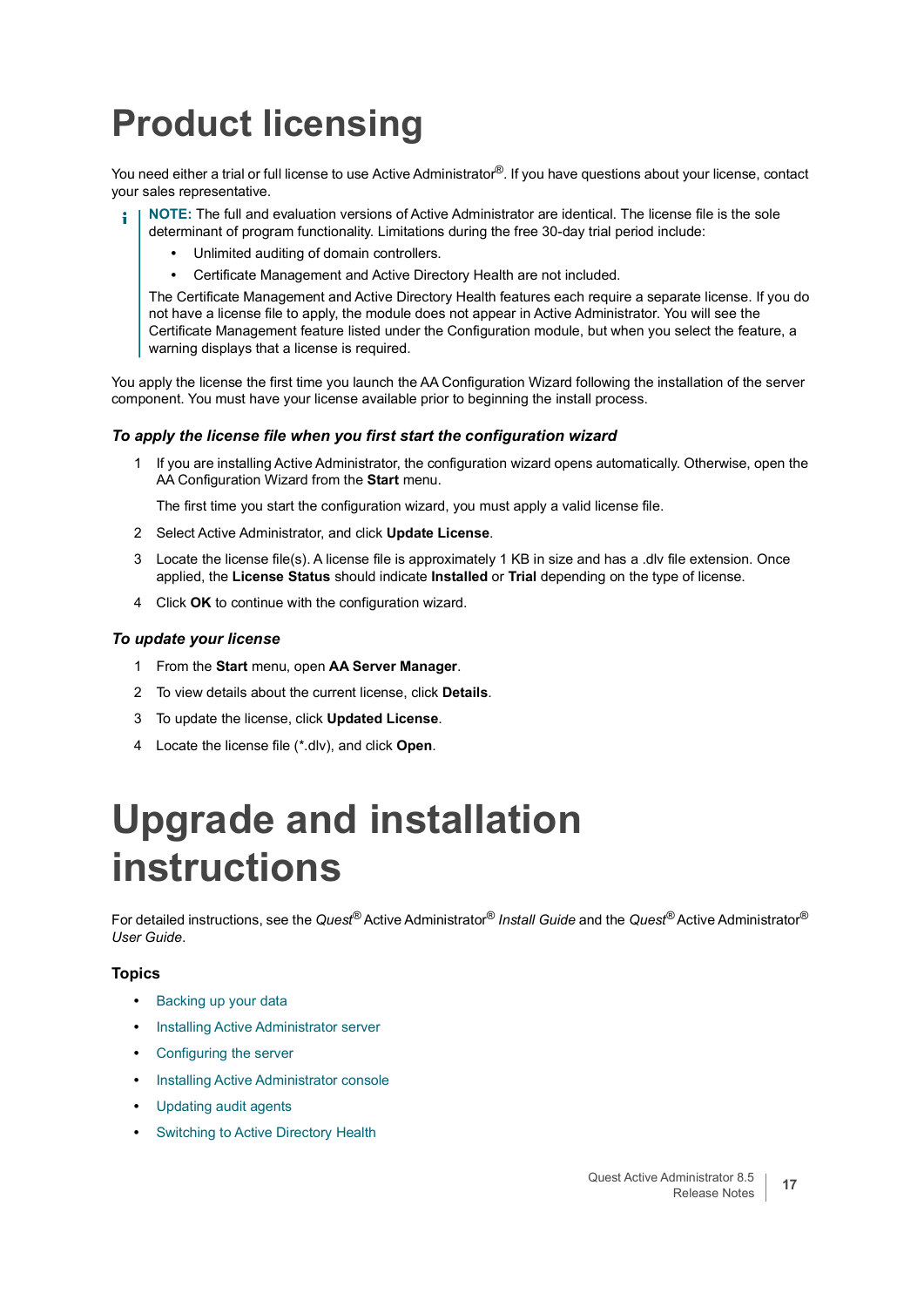## <span id="page-17-1"></span>**Backing up your data**

**IMPORTANT:** Prior to upgrading Active Administrator, it is highly recommended that you back up your Active ÷ Administrator database files and the folders in the Active Administrator share to avoid any loss of data. Quest Software will not be able to recover your data.This includes the ActiveAdministrator.xml file and the Active Administrator registry key.

Prior to upgrading Active Administrator ensure you back up the Active Administrator share, any data files, ActiveAdministratror.xml, and export the HKEY\_LOCAL\_MACHINE\SOFTWARE\Quest\Active Administrator registry key.

- **•** The Active Administrator share is located at the root on the computer where Active Administrator is installed (**C:\ActiveAdministrator**). The Active Administrator share contains several folders that contain information, such as settings, templates, repositories, backup files, and log files. Back up the entire Active Administrator share.
- **•** The Active Administrator data files are located on the named data server. To identify the data server and database file, run the Active Administrator Server Configuration report from the Active Administrator Console (**Settings | Configuration Report**).
- **•** The ActiveAdministrator.xml file is in the folder where Active Administrator server is installed. The default location is **C:\Program Files\Quest\Active Administrator\Server**.
- **•** The registry key is located at **HKEY\_LOCAL\_MACHINE\SOFTWARE\Quest\Active Administrator**.

### <span id="page-17-0"></span>**Installing Active Administrator server**

**i** | NOTE: The server needs to be installed on only one computer.

### *To install Active Administrator® server*

- 1 Launch the autorun.
- 2 On the Home page, click **Install**.
- 3 Click **Install** next to Active Administrator Server.
- 4 On the Welcome screen of the Install Wizard, click **Next**.
- 5 Click **View License Agreement**.
- 6 Scroll to the end of the license agreement.
- 7 Click **I accept these terms**, and click **OK**.
- 8 Click **Next**.
- 9 To change the location of the program files, click **Change**, or click **Next** to accept the default installation directory.
- 10 Click **Install**.
	- **▪** If you receive a message that some files are currently in use, click **OK** to close the applications automatically.
	- **▪** If you receive a message that setup was unable to close the applications, close the applications manually, and then click **OK**.
- 11 Click **Finish**.

Launch Configuration Wizard is selected by default. When you click **Finish**, you continue to the configuration wizard. See [Configuring the server.](#page-18-0)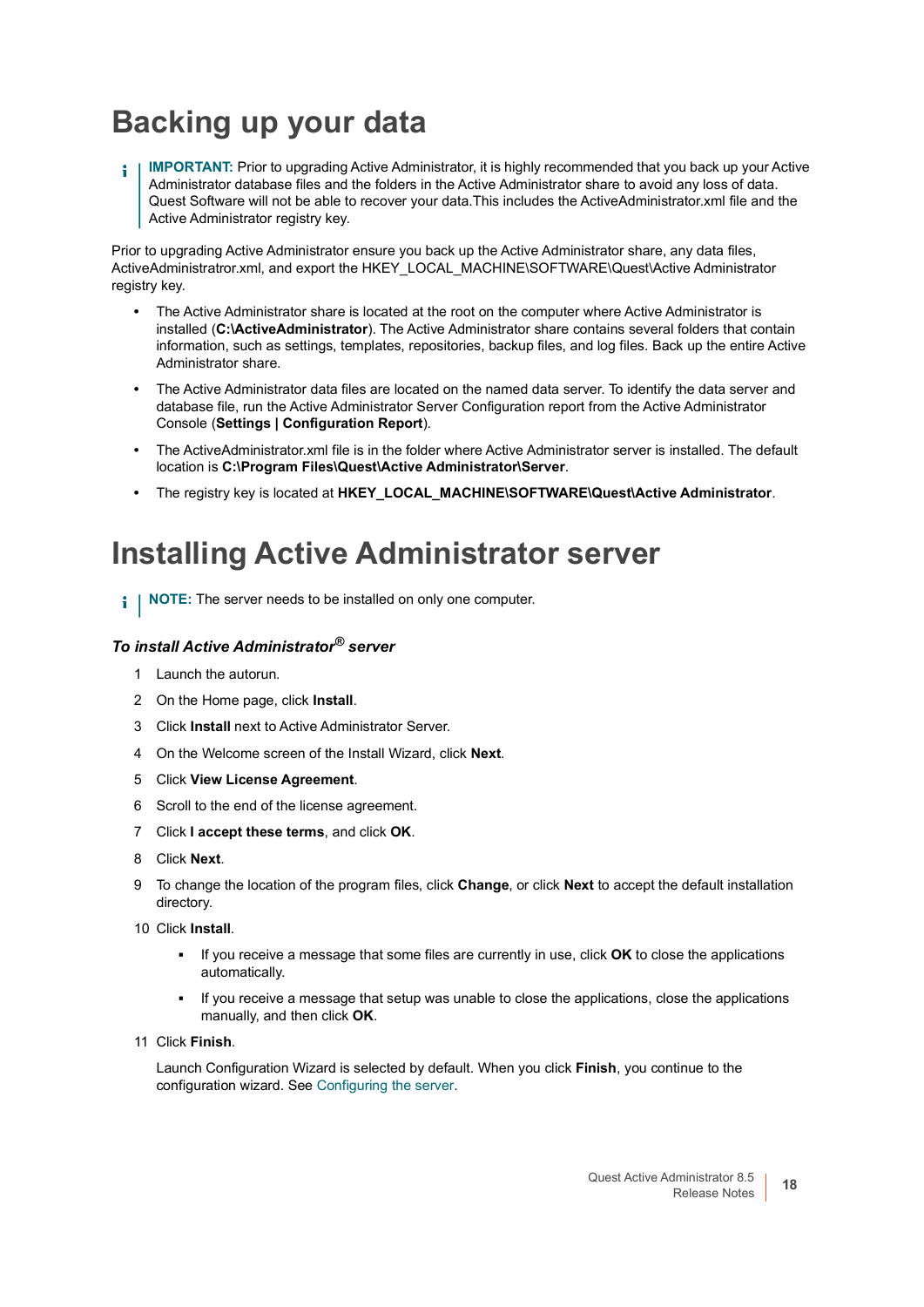### <span id="page-18-0"></span>**Configuring the server**

If you are upgrading Active Administrator<sup>®</sup>, your previous settings appear on each page. You can quickly page through the wizard accepting the current settings or take the opportunity to make changes to your setup. For detailed instructions on the configuration wizard, see the *Quest®* Active Administrator® *Install Guide*.

### *To run the AA Configuration Wizard*

- If you are installing Active Administrator, the configuration wizard opens automatically. Otherwise, open the **AA Configuration Wizard** from the **Start** menu.
- On the Welcome page, click **Next**.
	- **▪** The first time you start the configuration wizard, you must apply a valid license file.
		- a Select the licenses to update, and click **Update License**.
		- b Locate the license file, and click **OK**.
- Type the passphrase (25 character minimum), and then type it again to confirm.

**I IMPORTANT:** You must know the current passphrase to to change or restore the passphrase. It is very important that you store the current passphrase in a secure location.

- Click **Next**.
- If you are upgrading Active Administrator, you are asked if you want to upgrade your existing live database and all archive databases. If you select **Yes**, proceed to step 11. If you select **No**, continue to the next step.

**NOTE:** The upgrade process may take longer than normal due to the re-encryption of existing data. f. Active Administrator uses Advanced Encryption Standard (AES) to allow for better data security.

- Select **Use an existing Active Administrator database**.
- Accept the displayed server and database or select a different server and database.
- Click **Next**.
- Select **Use an existing Active Administrator Archive database**.
- Accept the displayed server and database or select a different server and database.
- Click **Next**.
- Select the purge and archive options to enable or disable.
- Click **Next**.
- Select the path to the Active Administrator share.
- Click **Next**.
- Accept the SMTP server setup or make any necessary changes.
- Click **Next**.
- Type a valid email address or accept the default.
- Click **Next**.
- Accept the active template settings or name any necessary changes.
- Click **Next**.
- Accept the group policy history settings or make any necessary changes.
- Click **Next**.
- Accept the Active Directory backup settings or make any necessary changes.
- Click **Next**.
- To add additional users, click **Add**, find and select users, click **OK**.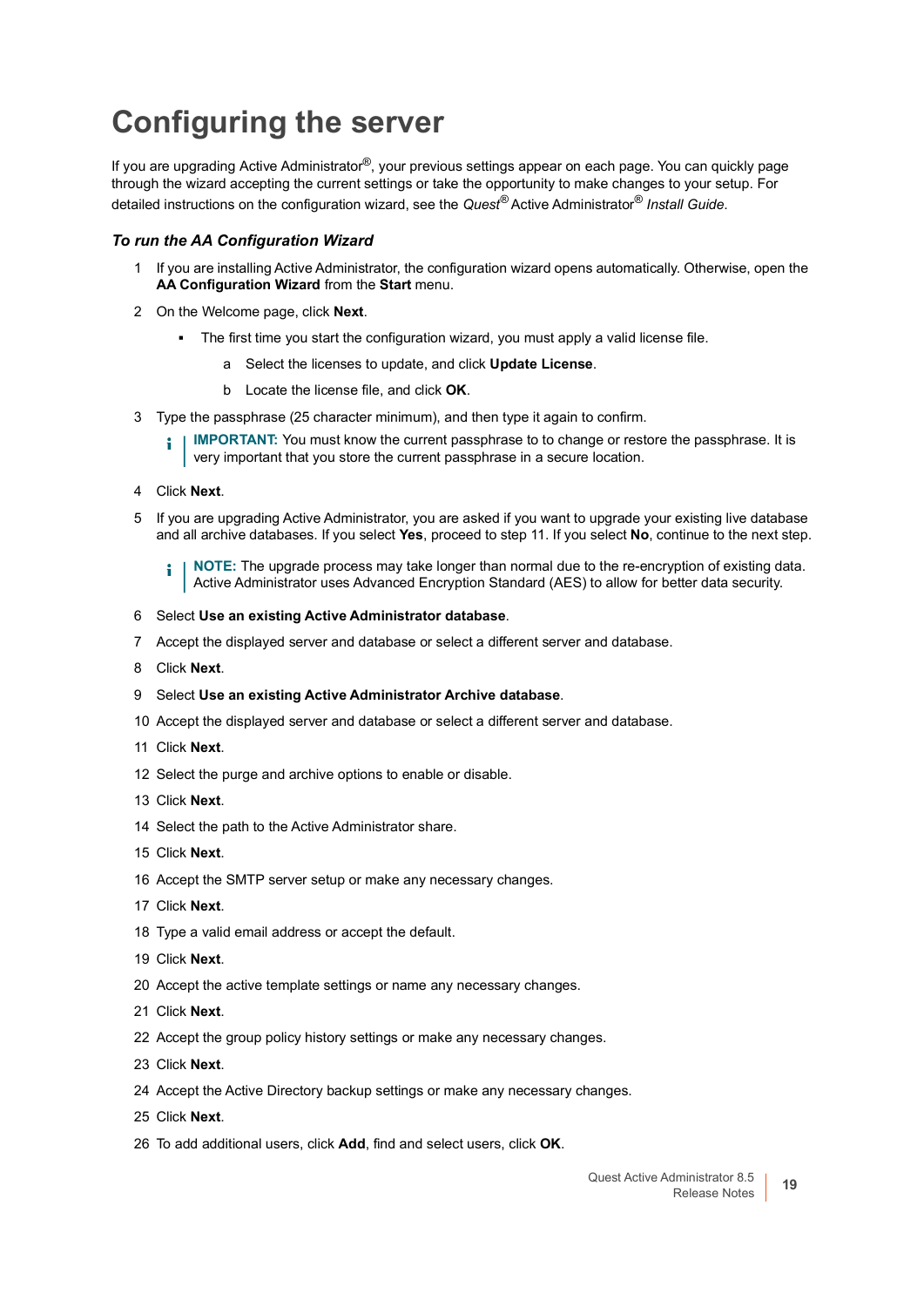- 27 Click **Next**.
- 28 Type the account password for the Active Administrator Foundation Service account.
- 29 The default service port number is 15600. To change the port number, type a value.
- 30 To use the same account for the notification service, select the check box. Otherwise, type or browse for an account with Domain Admin rights, and type the password.
- 31 Click **Next**.
- 32 Click **Finish**.
- 33 Click **Finish**.

### <span id="page-19-0"></span>**Installing Active Administrator console**

Install the Active Administrator® Console on any workstation that requires the use of Active Administrator.

**IMPORTANT:** Active Administrator includes the Diagnostic Console, which is also a feature in Spotlight® for Active Directory®. If you are currently using Spotlight for Active Directory, you must install the Active Administrator Console on a computer that does not have the Spotlight for Active Directory Console installed.

#### *To install Active Administrator console*

- 1 Launch the autorun.
- 2 On the Home page, click **Install**.
- 3 Click **Install** next to Active Administrator Console.
- 4 On the Welcome screen of the Setup Wizard, click **Next**.
- 5 Click **View License Agreement**.
- 6 Scroll to the end of the license agreement.
- 7 Click **I accept these terms**, and click **OK**.
- 8 Click **Next**.
- 9 To change the location of the program files, click **Change**, or click **Next** to accept the default installation directory
- 10 Click **Install**.
- 11 By default, the option to start the Active Administrator Console is selected. If you do not want to start the console, clear the check box.
- 12 Click **Finish**.

The first time the Active Administrator console opens, you are asked to set the Active Administrator Server.

- 13 Type the name of the server where Active Administrator Server is installed, or browse to locate a server.
- 14 Click **OK**.
- **i** | NOTE: If you want to change the server, select Settings | Set Active Administrator Server.

### <span id="page-19-1"></span>**Updating audit agents**

To collect data on a computer, you must install and activate the audit agent. A wizard guides you through installing the audit agent.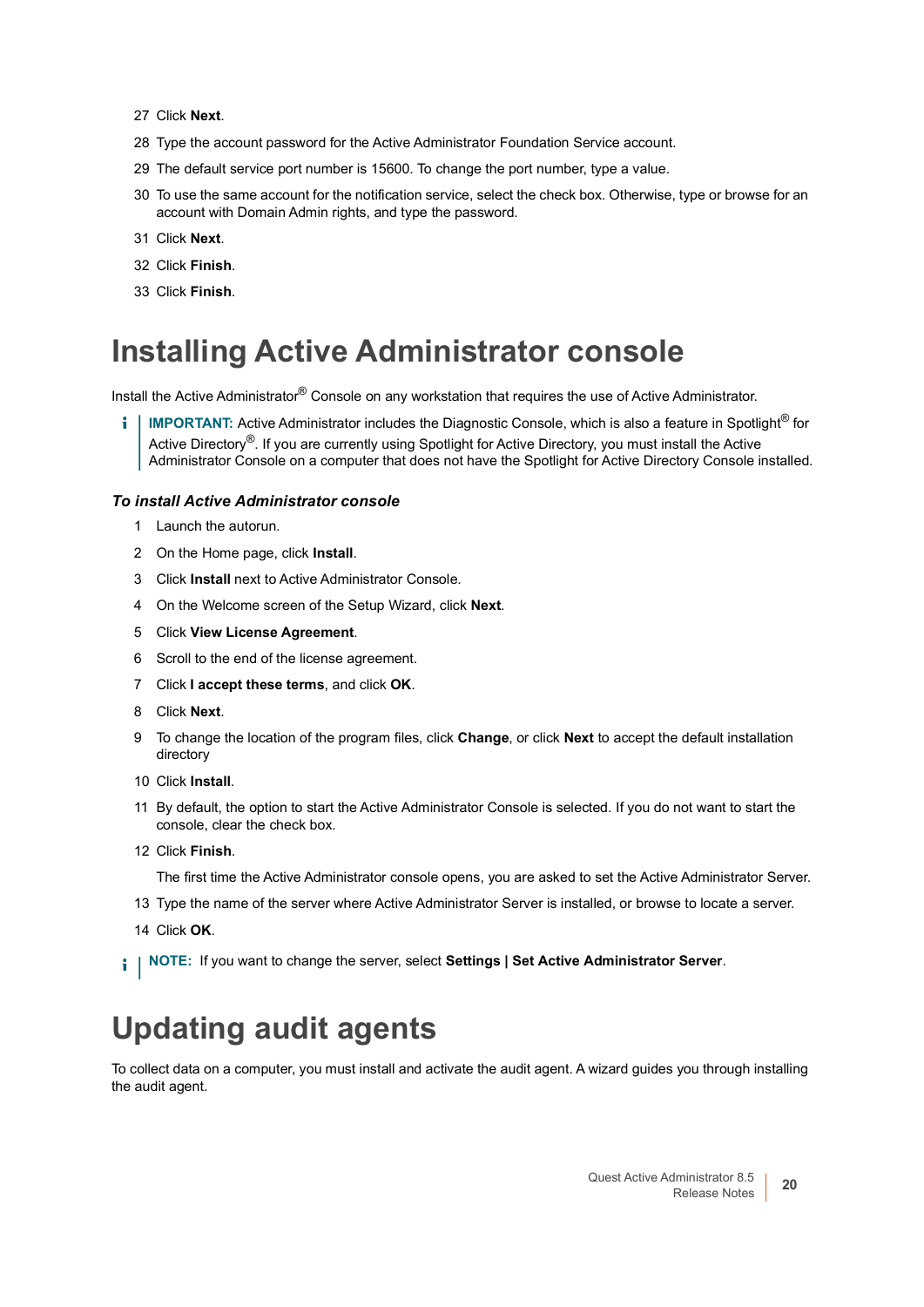### *To update audit agents*

- 1 Select **Auditing & Alerting | Agents**.
- 2 To update selected domain controller(s), select **More | Update**.
	- –OR-
	- To update all listed domain controllers, select **More | Update All**.
- **NOTE:** You may need to refresh the audit agents to correct the display. Click **Refresh** or select domain ÷ controllers, and click **Refresh Selected**.

### <span id="page-20-1"></span>**Switching to Active Directory Health**

The Active Directory<sup>®</sup> Health module incorporates key features from Quest<sup>®</sup> Directory Analyzer and Directory Troubleshooter. If you are a current user of Directory Analyzer and Directory Troubleshooter, you can switch over to Active Directory Health gradually, or right away. See the *Quest®* Active Administrator® *User Guide* for detailed instructions.

### *To switch gradually*

- 1 Deploy at least two agents into the Active Directory Health agent pool and add a few domain controllers to monitor.
- 2 Stop, but do not uninstall yet, the old Directory Analyzer agent running on the domain controllers you just added.
- 3 Test these domain controllers in Active Directory Health.
- 4 If everything looks good, uninstall the old Directory Analyzer agents on the monitored domain controllers.
- 5 Add a few more domain controllers to the list of monitored domain controllers.
- 6 Test these domain controllers in Active Directory Health.
- 7 If everything looks good, uninstall the old Directory Analyzer agents on the monitored domain controllers.
- 8 Repeat steps 5 through 7 until all of your domain controllers are monitored by the Active Directory Health Agent pool.

### *To switch right away*

- 1 Deploy the number of required agents and add the domain controllers.
- 2 Shut down the old Directory Analyzer agents.
- 3 Test Active Directory Health for a period of time.
- 4 Remove the old Directory Analyzer agents.

## <span id="page-20-0"></span>**More resources**

Additional information is available from the following:

- **•** Online product documentation [\(https://support.quest.com/active-administrator/8.5/release-notes-guides](https://support.quest.com/active-administrator/8.1/release-notes-guides))
- **•** The Active Administrator Community [\(https://www.quest.com/community/products/active-administrator\)](https://www.quest.com/community/products/active-administrator)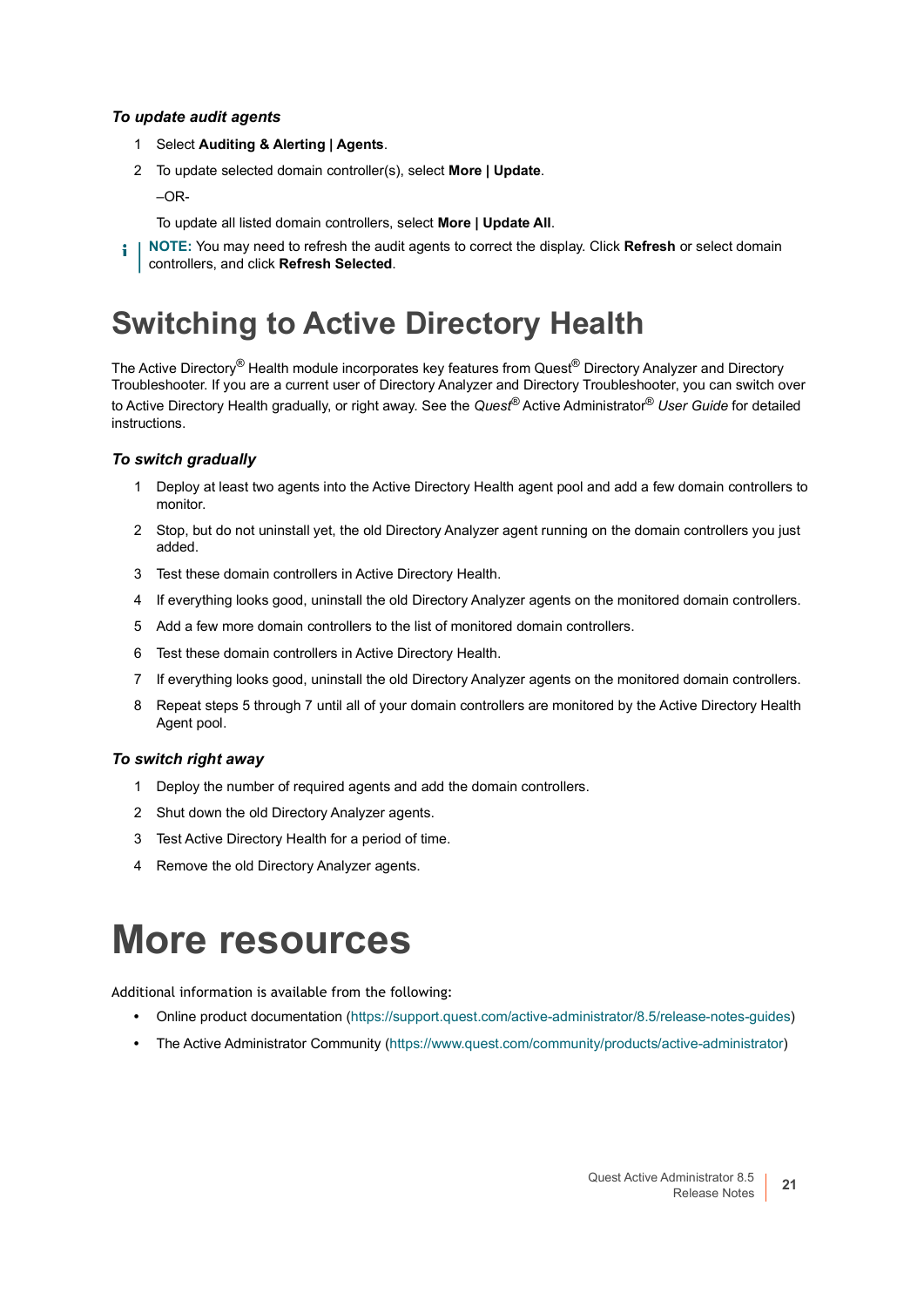# <span id="page-21-0"></span>**Globalization**

This section contains information about installing and operating this product in non-English configurations, such as those needed by customers outside of North America. This section does not replace the materials about supported platforms and configurations found elsewhere in the product documentation.

This release is Unicode-enabled and supports any character set. In this release, all product components should be configured to use the same or compatible character encodings and should be installed to use the same locale and regional options. This release is targeted to support operations in the following regions: North America, Western Europe and Latin America, Central and Eastern Europe, Far-East Asia, Japan.

# <span id="page-21-1"></span>**About us**

Quest provides software solutions for the rapidly-changing world of enterprise IT. We help simplify the challenges caused by data explosion, cloud expansion, hybrid datacenters, security threats, and regulatory requirements. We are a global provider to 130,000 companies across 100 countries, including 95% of the Fortune 500 and 90% of the Global 1000. Since 1987, we have built a portfolio of solutions that now includes database management, data protection, identity and access management, Microsoft platform management, and unified endpoint management. With Quest, organizations spend less time on IT administration and more time on business innovation. For more information, visit [www.quest.com](https://www.quest.com/company/contact-us.aspx).

## **Technical support resources**

Technical support is available to Quest customers with a valid maintenance contract and customers who have trial versions. You can access the Quest Support Portal at [https://support.quest.com.](https://support.quest.com)

The Support Portal provides self-help tools you can use to solve problems quickly and independently, 24 hours a day, 365 days a year. The Support Portal enables you to:

- **•** Submit and manage a Service Request.
- **•** View Knowledge Base articles.
- **•** Sign up for product notifications.
- **•** Download software and technical documentation.
- **•** View how-to-videos.
- **•** Engage in community discussions.
- **•** Chat with support engineers online.
- **•** View services to assist you with your product.